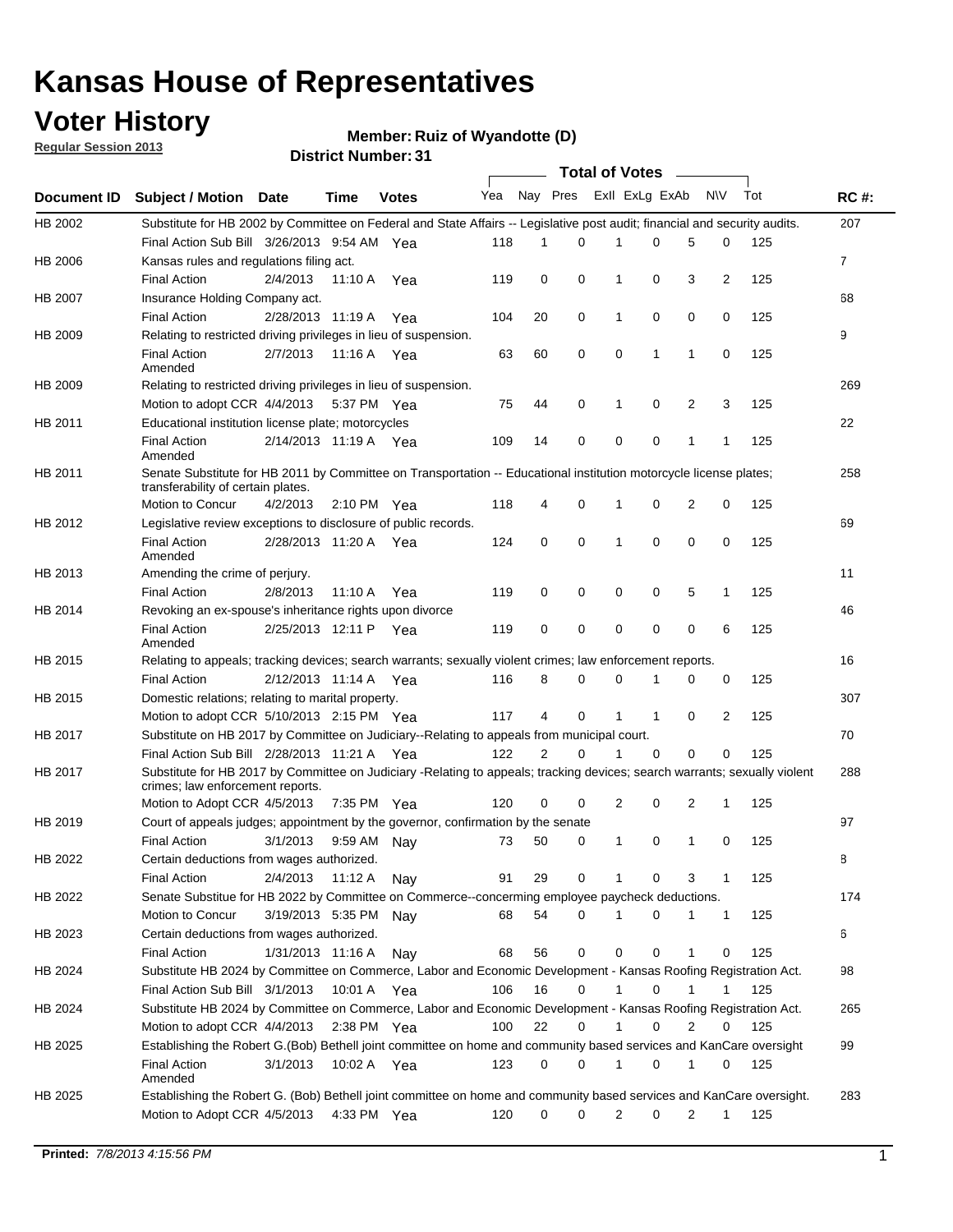### **Voter History**

**Member: Ruiz of Wyandotte (D)** 

**Regular Session 2013**

|             |                                                                                                                                                                                                                                                       |                       |         |              |     |                | <b>Total of Votes</b> |   |                |                |           |     |             |
|-------------|-------------------------------------------------------------------------------------------------------------------------------------------------------------------------------------------------------------------------------------------------------|-----------------------|---------|--------------|-----|----------------|-----------------------|---|----------------|----------------|-----------|-----|-------------|
| Document ID | <b>Subject / Motion Date</b>                                                                                                                                                                                                                          |                       | Time    | <b>Votes</b> | Yea | Nay Pres       |                       |   | Exll ExLg ExAb |                | <b>NV</b> | Tot | <b>RC#:</b> |
| HB 2028     | Providing for venue in Shawnee County District Court in certain forfeiture proceedings                                                                                                                                                                |                       |         |              |     |                |                       |   |                |                |           |     | 12          |
|             | <b>Final Action</b><br>Amended                                                                                                                                                                                                                        | 2/8/2013              |         | 11:12 A Yea  | 119 | 1              | $\Omega$              | 0 | 0              | 5              | 0         | 125 |             |
| HB 2028     | Providing for venue in Shawnee County District Court in certain forfeiture proceedings<br>Motion to Concur                                                                                                                                            | 3/25/2013 9:36 AM Yea |         |              | 120 | 0              | 0                     | 2 | 0              | 2              | 1         | 125 | 199         |
| HB 2030     | Creating wounded warrior deer hunting permits for injured combat veterans.                                                                                                                                                                            |                       |         |              |     |                |                       |   |                |                |           |     | 25          |
|             | <b>Final Action</b><br>Amended                                                                                                                                                                                                                        | 2/15/2013 11:16 A     |         | Yea          | 115 | 0              | 0                     | 2 | $\overline{2}$ | 3              | 3         | 125 |             |
| HB 2033     | Concerning the regulation of knives                                                                                                                                                                                                                   |                       |         |              |     |                |                       |   |                |                |           |     | 143         |
|             | <b>Final Action</b>                                                                                                                                                                                                                                   | 3/7/2013              | 12:12 P | Nav          | 93  | 28             | 0                     | 1 | 0              | 3              | 0         | 125 |             |
| HB 2033     | Concerning the regulation of knives.                                                                                                                                                                                                                  |                       |         |              |     |                |                       |   |                |                |           |     | 270         |
|             | Motion to adopt CCR 4/4/2013                                                                                                                                                                                                                          |                       | 5:43 PM | Nav          | 95  | 26             | 0                     |   | 0              | 3              | 0         | 125 |             |
| HB 2034     | Human trafficking; crimes of commercial sexual exploitation of a child, selling sexual relations, promoting the sale of sexual<br>relations and buying sexual relations; children in need of care; staff secure faciliies.                            |                       |         |              |     |                |                       |   |                |                |           |     | 17          |
|             | <b>Final Action</b><br>Amended                                                                                                                                                                                                                        | 2/12/2013 11:16 A Yea |         |              | 124 | $\Omega$       | 0                     | 0 | 1              | 0              | 0         | 125 |             |
| HB 2034     | S Sub for HB 2034 by Committee on Judiciary - Human trafficking; crimes of commercial sexual exploitation of a child, selling<br>sexual relations, promoting the sale of sexual relations and buying sexual relations; children in need of care;staff |                       |         |              |     |                |                       |   |                |                |           |     | 282         |
|             | Motion to Adopt CCR 4/5/2013 4:18 PM Yea                                                                                                                                                                                                              |                       |         |              | 120 | 0              | 0                     | 2 | 0              | $\overline{2}$ | 1         | 125 |             |
| HB 2035     | Cities; experience requirements for plumbers, electricians and certain mechanical contractors.                                                                                                                                                        |                       |         |              |     |                |                       |   |                |                |           |     | 29          |
|             | <b>Final Action</b>                                                                                                                                                                                                                                   | 2/18/2013 11:16 A     |         | Yea          | 117 | 2              | 0                     | 2 | 0              | 4              | 0         | 125 |             |
| HB 2037     | Public property; religious displays; other displays.                                                                                                                                                                                                  |                       |         |              |     |                |                       |   |                |                |           |     | 176         |
|             | <b>Final Action</b>                                                                                                                                                                                                                                   | 3/20/2013 10:27 A     |         | Yea          | 120 | 3              | 0                     | 1 | 0              | 1              | 0         | 125 |             |
| HB 2041     | Criminal history record information; definition; municipal court reporting; district court reporting.                                                                                                                                                 |                       |         |              |     |                |                       |   |                |                |           |     | 19          |
|             | <b>Final Action</b>                                                                                                                                                                                                                                   | 2/13/2013 11:23 A     |         | Yea          | 119 | 3              | 0                     | 0 | 0              | 3              | 0         | 125 |             |
| HB 2042     | Appraisal of property for taxation purposes; appeals; changes.                                                                                                                                                                                        |                       |         |              |     |                |                       |   |                |                |           |     | 158         |
|             | <b>Final Action</b><br>Amended                                                                                                                                                                                                                        | 3/18/2013 11:19 A     |         | Yea          | 109 | 12             | 0                     | 2 | 0              | 2              | 0         | 125 |             |
| HB 2043     | Aggravated battery; driving under the influence.                                                                                                                                                                                                      |                       |         |              |     |                |                       |   |                |                |           |     | 100         |
|             | <b>Final Action</b><br>Amended                                                                                                                                                                                                                        | 3/1/2013              |         | 10:03 A Yea  | 123 | 0              | 0                     |   | 0              | 1              | 0         | 125 |             |
| HB 2043     | Senate Substitute for HB 2043 by Committee on Judiciary - Attorney general; duties and responsibilities; notice of intent to<br>seek the death penalty.                                                                                               |                       |         |              |     |                |                       |   |                |                |           |     | 271         |
|             | Motion to adopt CCR 4/4/2013                                                                                                                                                                                                                          |                       |         | 5:48 PM Yea  | 121 | 0              | 0                     |   | 0              | 3              | 0         | 125 |             |
| HB 2044     | Increasing the penalty for a person who distributes a controlled substance that causes great bodily harm or death.                                                                                                                                    |                       |         |              |     |                |                       |   |                |                |           |     | 101         |
|             | <b>Final Action</b><br>Amended                                                                                                                                                                                                                        | 3/1/2013              | 10:05 A | Yea          | 112 | 11             | 0                     |   | 0              |                | 0         | 125 |             |
| HB 2047     | Requiring certain municipalities to vote to increase property tax revenues over previous year when such increase exceeds<br>inflation; publication.                                                                                                   |                       |         |              |     |                |                       |   |                |                |           |     | 186         |
|             | <b>Final Action</b><br>Amended                                                                                                                                                                                                                        | 3/21/2013 11:29 A     |         | Nay          | 68  | 53             | 0                     |   | 0              | 3              | 0         | 125 |             |
| HB 2049     | Kansas department of agriculture; increasing certain fees and eliminating sunsets on various program fees.                                                                                                                                            |                       |         |              |     |                |                       |   |                |                |           |     | 59          |
|             | <b>Final Action</b><br>Amended                                                                                                                                                                                                                        | 2/27/2013 12:23 P     |         | Nav          | 77  | 46             | 0                     | 1 | 0              | 1              | 0         | 125 |             |
| HB 2049     | Kansas department of agriculture; increasing certain fees; concerning sunsets on various program fees.                                                                                                                                                |                       |         |              |     |                |                       |   |                |                |           |     | 324         |
|             | Motion to adopt CCR 6/2/2013                                                                                                                                                                                                                          |                       | 12:28 A | <b>NV</b>    | 45  | 64             | 0                     |   | 0              | 6              | 9         | 125 |             |
| HB 2050     | Agriculture; agricultural chemical registration; pesticide business liablity insurance; repeal of the Kansas agricultural liming<br>materials act.                                                                                                    |                       |         |              |     |                |                       |   |                |                |           |     | 60          |
|             | <b>Final Action</b><br>Amended                                                                                                                                                                                                                        | 2/27/2013 12:25 P     |         | Yea          | 103 | 20             | 0                     | 1 | 0              | 1              | 0         | 125 |             |
| HB 2051     | Substitute for HB 2051 by Committee on Agriculture and Natural Resources--Amending provisions relating to dams,<br>obstructions, sstreams and water flex accounts and transfer permits.                                                               |                       |         |              |     |                |                       |   |                |                |           |     | 50          |
|             | Final Action Sub Bill 2/26/2013 2:12 PM N\V                                                                                                                                                                                                           |                       |         |              | 117 | $\overline{c}$ | 0                     | 0 | 0              | 0              | 6         | 125 |             |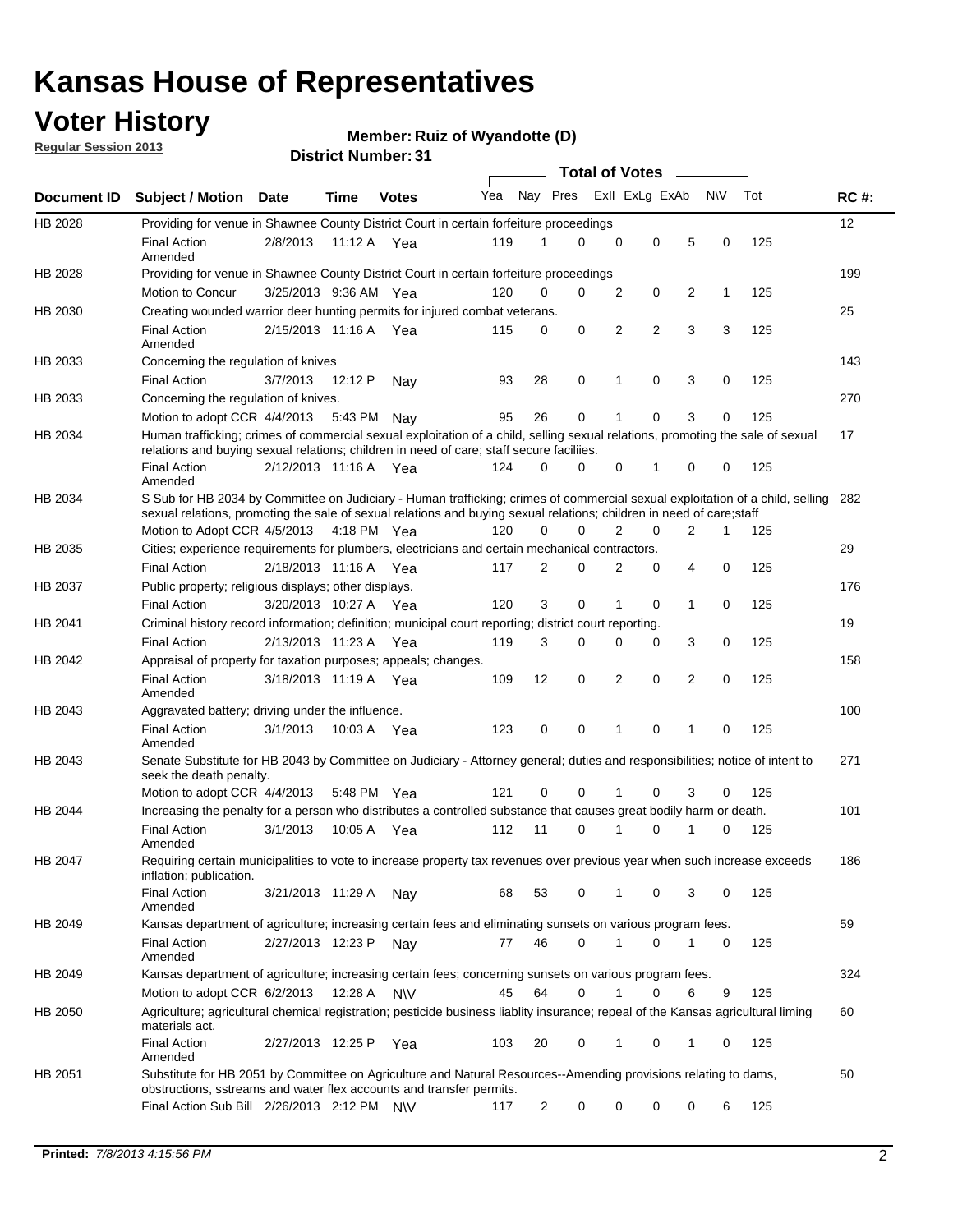### **Voter History**

**Member: Ruiz of Wyandotte (D)** 

**Regular Session 2013**

|                |                                                                                                                                                                                                                                          |                        |             | ו ט . וסעווואר ועוווסוע |     |                |                             | <b>Total of Votes</b> |          |                |           |     |             |
|----------------|------------------------------------------------------------------------------------------------------------------------------------------------------------------------------------------------------------------------------------------|------------------------|-------------|-------------------------|-----|----------------|-----------------------------|-----------------------|----------|----------------|-----------|-----|-------------|
| Document ID    | <b>Subject / Motion</b>                                                                                                                                                                                                                  | Date                   | Time        | <b>Votes</b>            |     |                | Yea Nay Pres ExII ExLg ExAb |                       |          |                | <b>NV</b> | Tot | <b>RC#:</b> |
| HB 2052        | Discharging a firearm inside or into a city; unlawful acts; exceptions.                                                                                                                                                                  |                        |             |                         |     |                |                             |                       |          |                |           |     | 155         |
|                | <b>Final Action</b><br>Amended                                                                                                                                                                                                           | 3/14/2013 11:20 A Yea  |             |                         | 121 | 2              | 0                           | 0                     | $\Omega$ | 2              | 0         | 125 |             |
| HB 2052        | Senate Substitute for HB 2052 by Committee on Federal and State Affairs - Concerning firearms; personal and family<br>protection act; concealed handguns in public building; other changes; unlawful discharge of a firearm inside city. |                        |             |                         |     |                |                             |                       |          |                |           |     | 300         |
|                | Motion to Adopt CCR 4/5/2013                                                                                                                                                                                                             |                        | 10:24 P     | Nav                     | 104 | 16             | 0                           | 2                     | $\Omega$ | 2              | 1         | 125 |             |
| HB 2055        | Personal and Familly Protection Act; public buildings; adequate security.                                                                                                                                                                |                        |             |                         |     |                |                             |                       |          |                |           |     | 156         |
|                | <b>Final Action</b><br>Amended                                                                                                                                                                                                           | 3/14/2013 11:26 A      |             | Nav                     | 84  | 38             | 0                           | 0                     | 0        | $\overline{2}$ | 1         | 125 |             |
| HB 2057        | Concerning property taxation; relating to county appraisers; appointing interim appraiser.                                                                                                                                               |                        |             |                         |     |                |                             |                       |          |                |           |     | 208         |
|                | <b>Final Action</b>                                                                                                                                                                                                                      | 3/26/2013 9:55 AM Yea  |             |                         | 119 | 0              | 0                           | 1                     | 0        | 5              | 0         | 125 |             |
| HB 2058        | Taxation of helium and certain other gases under mineral severance tax, and prohibition of certain refunds related thereto.                                                                                                              |                        |             |                         |     |                |                             |                       |          |                |           |     | 159         |
|                | <b>Final Action</b>                                                                                                                                                                                                                      | 3/18/2013 11:21 A Yea  |             |                         | 119 | 2              | 0                           | 2                     | $\Omega$ | $\overline{2}$ | $\Omega$  | 125 |             |
| HB 2059        | Income tax deductions and modifications and severance tax exemptions; basis of partner's interest and shareholder's stock;<br>statutory clarification.                                                                                   |                        |             |                         |     |                |                             |                       |          |                |           |     | 14          |
|                | <b>Final Action</b><br>Amended                                                                                                                                                                                                           | 2/11/2013 11:42 A      |             | Yea                     | 122 | $\overline{2}$ | 0                           | 0                     | 0        | 1              | 0         | 125 |             |
| HB 2059        | Income tax deductions and modifications and severance tax exemptions; basis of partner's interest and shareholder's stock;<br>statutory clarification.                                                                                   |                        |             |                         |     |                |                             |                       |          |                |           |     | 293         |
|                | Motion to Concur                                                                                                                                                                                                                         | 4/5/2013               |             | 8:14 PM Nay             | 0   | 120            | 0                           | $\overline{2}$        | 0        | $\overline{2}$ | 1         | 125 |             |
| HB 2059        | Income tax rates, deductions and credits; rural opportunity zones; sales tax rates and distribution of revenue; severance tax;<br>and property tax exemptions for IRB property and property damaged by natural disaster.                 |                        |             |                         |     |                |                             |                       |          |                |           |     | 322         |
|                | Motion to adopt CCR 6/2/2013                                                                                                                                                                                                             |                        | 12:11 A     | Nav                     | 69  | 45             | 0                           | $\mathbf{1}$          | 0        | 6              | 4         | 125 |             |
| <b>HB 2060</b> | Prohibiting certain confined persons from receiving food sales tax refunds and homestead property tax refunds.                                                                                                                           |                        |             |                         |     |                |                             |                       |          |                |           |     | 10          |
|                | <b>Final Action</b><br>Amended                                                                                                                                                                                                           | 2/7/2013               | 11:18 A     | Yea                     | 123 | $\mathbf 0$    | 0                           | 0                     | 1        | 1              | 0         | 125 |             |
| HB 2065        | Creating the crime of home improvement fraud.                                                                                                                                                                                            |                        |             |                         |     |                |                             |                       |          |                |           |     | 20          |
|                | <b>Final Action</b><br>Amended                                                                                                                                                                                                           | 2/13/2013 11:26 A Yea  |             |                         | 106 | 16             | 0                           | 0                     | 0        | 3              | 0         | 125 |             |
| <b>HB 2066</b> | Physical therapists; evaluation and treatment of patients.                                                                                                                                                                               |                        |             |                         |     |                |                             |                       |          |                |           |     | 26          |
|                | <b>Final Action</b><br>Amended                                                                                                                                                                                                           | 2/15/2013 11:18 A      |             | Nav                     | 98  | 16             | $\mathbf 0$                 | $\overline{2}$        | 2        | 3              | 4         | 125 |             |
| HB 2067        | Board of nursing; assistant attorneys general.                                                                                                                                                                                           |                        |             |                         |     |                |                             |                       |          |                |           |     | 15          |
|                | <b>Final Action</b>                                                                                                                                                                                                                      | 2/11/2013 11:44 A Yea  |             |                         | 123 | $\mathbf{1}$   | 0                           | 0                     | 0        | 1              | 0         | 125 |             |
| HB 2069        | Public policy; certain city ordinances and county resolutions declared void.                                                                                                                                                             |                        |             |                         |     |                |                             |                       |          |                |           |     | 102         |
|                | <b>Final Action</b><br>Amended                                                                                                                                                                                                           | 3/1/2013               | 10:06 A     | Nav                     | 92  | 31             | $\Omega$                    | 1                     | 0        | 1              | 0         | 125 |             |
| HB 2069        | Public policy; certain city ordinances and county resolutions declared void.                                                                                                                                                             |                        |             |                         |     |                |                             |                       |          |                |           |     | 292         |
|                | Motion to Concur                                                                                                                                                                                                                         | 4/5/2013               |             | 8:04 PM Nay             | 88  | 32             | 0                           | 2                     | 0        | 2              | 1         | 125 |             |
| HB 2070        | Appearance bond conditions; surety and bounty hunter regulation.                                                                                                                                                                         |                        |             |                         |     |                |                             |                       |          |                |           |     | 103         |
|                | <b>Final Action</b><br>Amended                                                                                                                                                                                                           | 3/1/2013               | 10:08 A Yea |                         | 122 | $\mathbf{1}$   | 0                           | $\mathbf{1}$          | 0        | $\mathbf{1}$   | 0         | 125 |             |
| HB 2074        | Cities and counties; solid waste disposal areas; restrictions.                                                                                                                                                                           |                        |             |                         |     |                |                             |                       |          |                |           |     | 139         |
|                | <b>Emergency Final</b><br><b>Action Amend</b>                                                                                                                                                                                            | 3/1/2013               |             | 1:11 PM Yea             | 102 | 19             | 0                           | 1                     | 0        | $\mathbf{1}$   | 2         | 125 |             |
| HB 2075        | Cities; qualifications and rehabilitation of abandoned property.                                                                                                                                                                         |                        |             |                         |     |                |                             |                       |          |                |           |     | 61          |
|                | <b>Final Action</b><br>Amended                                                                                                                                                                                                           | 2/27/2013 12:27 P Yea  |             |                         | 72  | 51             | 0                           | 1                     | 0        | 1              | 0         | 125 |             |
| HB 2077        | Granting professional licenses to military service members.<br><b>Final Action</b><br>Amended                                                                                                                                            | 2/26/2013 2:13 PM ExII |             |                         | 119 | 0              | 0                           | 2                     | 0        | 2              | 2         | 125 | 51          |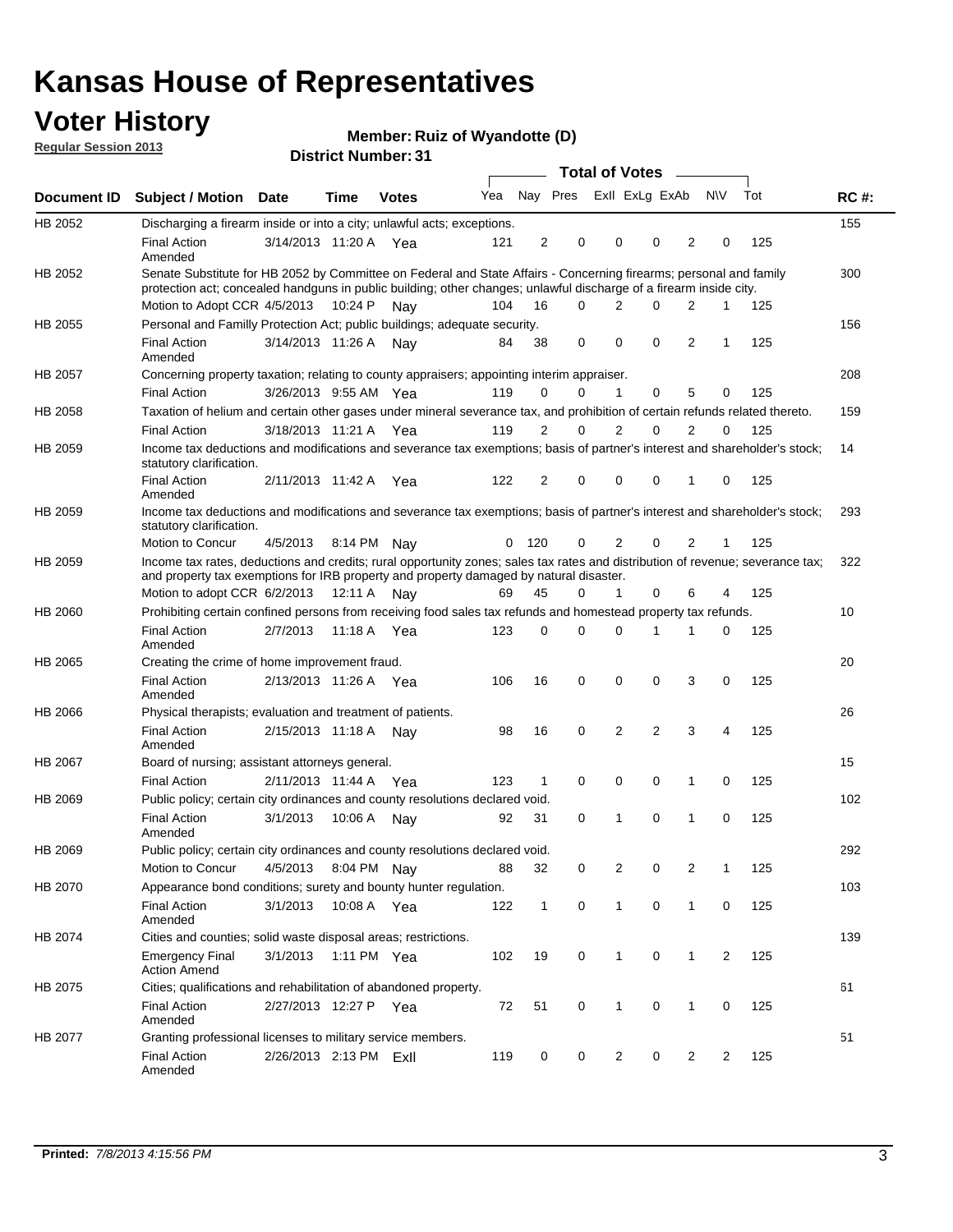### **Voter History**

**Member: Ruiz of Wyandotte (D)** 

**Regular Session 2013**

|             |                                                                                                                                                                                                       |                       |             | ו ט . וסעווואז ואו ואכו ע |     |              |             | <b>Total of Votes</b> |          | $\sim$         |           |     |             |
|-------------|-------------------------------------------------------------------------------------------------------------------------------------------------------------------------------------------------------|-----------------------|-------------|---------------------------|-----|--------------|-------------|-----------------------|----------|----------------|-----------|-----|-------------|
| Document ID | <b>Subject / Motion Date</b>                                                                                                                                                                          |                       | <b>Time</b> | <b>Votes</b>              | Yea | Nay Pres     |             | Exll ExLg ExAb        |          |                | <b>NV</b> | Tot | <b>RC#:</b> |
| HB 2078     | Authorizing certain licensing boards to accept education, training or experience completed in the military towards licensure in<br>this state.                                                        |                       |             |                           |     |              |             |                       |          |                |           |     | 52          |
|             | <b>Final Action</b><br>Amended                                                                                                                                                                        | 2/26/2013 2:14 PM     |             | ExII                      | 119 | 0            | 0           | 2                     | 0        | 2              | 2         | 125 |             |
| HB 2078     | Authorizing certain licensing boards to accept education, training or experience of military service members towards obtaining 275<br>licensure in this state.                                        |                       |             |                           |     |              |             |                       |          |                |           |     |             |
|             | Motion to adopt CCR 4/5/2013                                                                                                                                                                          |                       | 11:42 A     | Yea                       | 120 | 0            | $\mathbf 0$ | $\overline{2}$        | 0        | 3              | 0         | 125 |             |
| HB 2081     | Forfeiture of property related to violations of certain criminal acts.                                                                                                                                |                       |             |                           |     |              |             |                       |          |                |           |     | 18          |
|             | <b>Final Action</b><br>Amended                                                                                                                                                                        | 2/12/2013 11:17 A Yea |             |                           | 124 | 0            | 0           | $\Omega$              | 1        | 0              | 0         | 125 |             |
| HB 2081     | Forfeiture of property related to violations of certain criminal acts.                                                                                                                                |                       |             |                           |     |              |             |                       |          |                |           |     | 306         |
|             | Motion to adopt CCR 5/10/2013 10:38 A                                                                                                                                                                 |                       |             | Yea                       | 121 | 0            | 0           | 1                     | 1        | 2              | 0         | 125 |             |
| HB 2083     | Public employees relations boards; assessment of certain costs.                                                                                                                                       |                       |             |                           |     |              |             |                       |          |                |           |     | 104         |
|             | <b>Final Action</b><br>Amended                                                                                                                                                                        | 3/1/2013              | 10:09 A     | Nay                       | 87  | 36           | 0           | 1                     | 0        | 1              | 0         | 125 |             |
| HB 2084     | Tax credits for community services contributions; youth apprenticeship and entrepreneurship.                                                                                                          |                       |             |                           |     |              |             |                       |          |                |           |     | 105         |
|             | <b>Final Action</b><br>Amended                                                                                                                                                                        | 3/1/2013              | 10:11 A     | Yea                       | 120 | 3            | $\Omega$    | 1                     | 0        | $\mathbf{1}$   | 0         | 125 |             |
| HB 2084     | Tax credits for community services contributions; youth apprenticeship and entrepreneurship.                                                                                                          |                       |             |                           |     |              |             |                       |          |                |           |     | 316         |
|             | Sub Motion to Concur 5/24/2013 9:33 AM Nav                                                                                                                                                            |                       |             |                           | 5   | - 109        | $\Omega$    | 1                     | $\Omega$ | 9              | 1         | 125 |             |
| HB 2086     | Eligible infrastructure costs for tax increment financing and community improvement districts; bond repayment tax revenue<br>pledge requirements.                                                     |                       |             |                           |     |              |             |                       |          |                |           |     | 160         |
|             | <b>Final Action</b>                                                                                                                                                                                   | 3/18/2013 11:24 A     |             | Nay                       | 61  | 60           | 0           | 2                     | 0        | 2              | 0         | 125 |             |
| HB 2086     | Eligible infrastructure costs for tax increment financing and community improvement districts; bond repayment tax revenue<br>pledge requirements.                                                     |                       |             |                           |     |              |             |                       |          |                |           |     | 173         |
|             | <b>Final Action</b>                                                                                                                                                                                   | 3/19/2013 5:25 PM     |             | Nay                       | 81  | 41           | 0           | 1                     | 0        | 1              | 1         | 125 |             |
| HB 2091     | Publication of delinquent personal property tax statements.                                                                                                                                           |                       |             |                           |     |              |             |                       |          |                |           |     | 161         |
|             | <b>Final Action</b><br>Amended                                                                                                                                                                        | 3/18/2013 11:25 A     |             | Nav                       | 81  | 40           | 0           | 2                     | 0        | $\overline{2}$ | 0         | 125 |             |
| HB 2093     | Amending the crime of identity theft.                                                                                                                                                                 |                       |             |                           |     |              |             |                       |          |                |           |     | 106         |
|             | <b>Final Action</b><br>Amended                                                                                                                                                                        | 3/1/2013              | 10:12 A     | Yea                       | 123 | 0            | $\Omega$    | 1                     | 0        | 1              | 0         | 125 |             |
| HB 2093     | Senate Substitute for HB 2093 by Committee on Judiciary - Identity theft and identity fraud; unlawful acts concerning<br>computers; DNA testing and exculpatory evidence; murder in the first degree. |                       |             |                           |     |              |             |                       |          |                |           |     | 289         |
|             | Motion to Adopt CCR 4/5/2013 7:49 PM Yea                                                                                                                                                              |                       |             |                           | 118 | 2            | 0           | 2                     | 0        | 2              | 1         | 125 |             |
| HB 2094     | Student electronic privacy at public and private postsecondary educational institutions.                                                                                                              |                       |             |                           |     |              |             |                       |          |                |           |     | 164         |
|             | <b>Final Action</b><br>Amended                                                                                                                                                                        | 3/19/2013 10:33 A     |             | Yea                       | 123 | 0            | 0           | 1                     | 0        | 1              | 0         | 125 |             |
| HB 2096     | Local governmental entities and investment of public moneys.                                                                                                                                          |                       |             |                           |     |              |             |                       |          |                |           |     | 23          |
|             | <b>Final Action</b>                                                                                                                                                                                   | 2/14/2013 11:21 A     |             | Yea                       | 123 | 0            | 0           | 0                     | 0        | 1              | 1         | 125 |             |
| HB 2099     | Insurance- updating certain statutory references.                                                                                                                                                     |                       |             |                           |     |              |             |                       |          |                |           |     | 71          |
|             | <b>Final Action</b><br>Amended                                                                                                                                                                        | 2/28/2013 11:23 A     |             | Yea                       | 124 | 0            | 0           | 1                     | 0        | 0              | 0         | 125 |             |
| HB 2101     | Interstate transmission siting compact.                                                                                                                                                               |                       |             |                           |     |              |             |                       |          |                |           |     | 209         |
|             | <b>Final Action</b><br>Amended                                                                                                                                                                        | 3/26/2013 9:56 AM Yea |             |                           | 118 | $\mathbf{1}$ | 0           | 1                     | 0        | 5              | 0         | 125 |             |
| HB 2105     | Substitute HB 2105 by Committee on Commerce, Labor and Economic Development - Employment security law.                                                                                                |                       |             |                           |     |              |             |                       |          |                |           |     | 107         |
|             | Final Action Sub Bill 3/1/2013                                                                                                                                                                        |                       | 10:13 A Nay |                           | 88  | 35           | 0           |                       | 0        | 1              | 0         | 125 |             |
| HB 2105     | Substitute HB 2105 by Committee on Commerce, Labor and Economic Development - Employment security law.                                                                                                |                       |             |                           |     |              |             |                       |          |                |           |     | 298         |
|             | Motion to adopt CCR 4/5/2013                                                                                                                                                                          |                       | 9:46 PM Nay |                           | 89  | 31           | 0           | 2                     | 0        | 2              | 1         | 125 |             |
| HB 2106     | Portable electronics insurance act.                                                                                                                                                                   |                       |             |                           |     |              |             |                       |          |                |           |     | 133         |
|             | <b>Emergency Final</b><br>Action                                                                                                                                                                      | 3/1/2013              | 1:03 PM Yea |                           | 117 | 4            | 0           | $\mathbf{1}$          | 0        | $\mathbf{1}$   | 2         | 125 |             |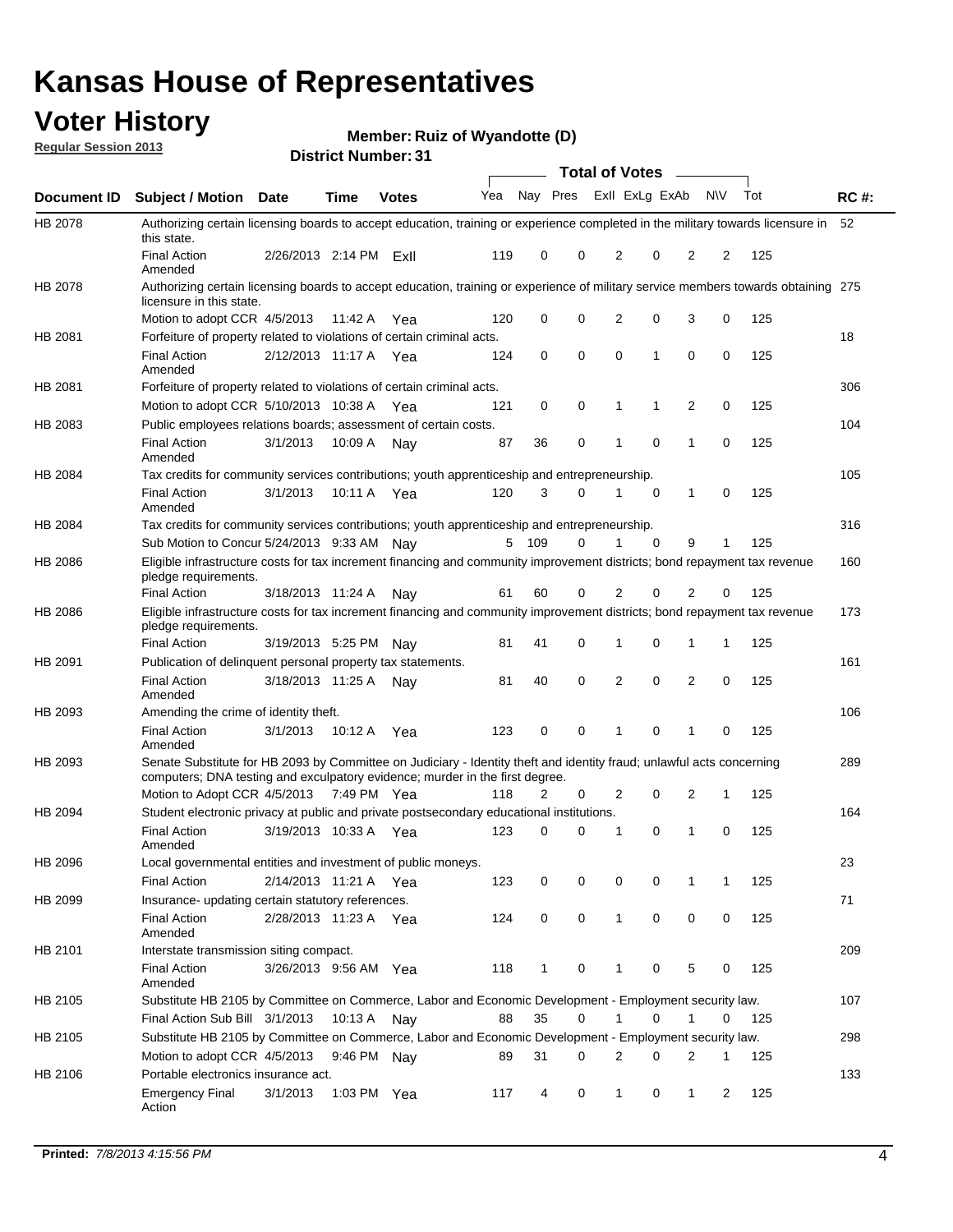### **Voter History**

**Member: Ruiz of Wyandotte (D)** 

**Regular Session 2013**

|             |                                                                                                                                                                                                                                                                      |                       | PIJUIVI IIUIIIIVUI . J I |              |     |              | <b>Total of Votes</b> |                |   | $\overline{\phantom{a}}$ |                |     |             |
|-------------|----------------------------------------------------------------------------------------------------------------------------------------------------------------------------------------------------------------------------------------------------------------------|-----------------------|--------------------------|--------------|-----|--------------|-----------------------|----------------|---|--------------------------|----------------|-----|-------------|
| Document ID | <b>Subject / Motion</b>                                                                                                                                                                                                                                              | <b>Date</b>           | <b>Time</b>              | <b>Votes</b> | Yea | Nay Pres     |                       | Exll ExLg ExAb |   |                          | <b>NV</b>      | Tot | <b>RC#:</b> |
| HB 2107     | Insurance; enacting the electronic notice and document act.                                                                                                                                                                                                          |                       |                          |              |     |              |                       |                |   |                          |                |     | 134         |
|             | <b>Emergency Final</b><br><b>Action Amend</b>                                                                                                                                                                                                                        | 3/1/2013              | 1:04 PM Yea              |              | 121 | 0            | 0                     | 1              | 0 | 1                        | 2              | 125 |             |
| HB 2107     | Insurance; enacting the electronic notice and document act, return of premiums separate from the notice of adverse<br>underwriting decision, statutory updates, uninsurable health plan increase in lifetime limit, mandate lite, certain company<br>dividend plans. |                       |                          |              |     |              |                       |                |   |                          |                |     | 281         |
|             | Motion to Adopt CCR 4/5/2013                                                                                                                                                                                                                                         |                       | 4:06 PM                  | Nav          | 69  | 50           | 0                     | 2              | 0 | 3                        | $\mathbf{1}$   | 125 |             |
| HB 2109     | School finance; military pupil count.                                                                                                                                                                                                                                |                       |                          |              |     |              |                       |                |   |                          |                |     | 108         |
|             | <b>Final Action</b>                                                                                                                                                                                                                                                  | 3/1/2013              | 10:15 A                  | Yea          | 104 | 19           | 0                     | 1              | 0 | $\mathbf{1}$             | 0              | 125 |             |
| HB 2109     | Enacting the Kansas children's protection act.                                                                                                                                                                                                                       |                       |                          |              |     |              |                       |                |   |                          |                |     | 277         |
|             | Motion to Adopt CCR 4/5/2013                                                                                                                                                                                                                                         |                       | 12:31 P Yea              |              | 116 | 2            | 0                     | $\overline{2}$ | 0 | 3                        | 2              | 125 |             |
| HB 2112     | Campaign finance; transfer of campaign money to another candidacy.                                                                                                                                                                                                   |                       |                          |              |     |              |                       |                |   |                          |                |     | 72          |
|             | <b>Final Action</b><br>Amended                                                                                                                                                                                                                                       | 2/28/2013 11:25 A     |                          | Nay          | 95  | 29           | 0                     | 1              | 0 | 0                        | 0              | 125 |             |
| HB 2114     | Debt setoff: collection assistance fee.                                                                                                                                                                                                                              |                       |                          |              |     |              |                       |                |   |                          |                |     | 21          |
|             | <b>Final Action</b>                                                                                                                                                                                                                                                  | 2/13/2013 11:34 A     |                          | Yea          | 90  | 32           | 0                     | 0              | 0 | 3                        | 0              | 125 |             |
| HB 2115     | Relating to the employment of retired judges and justices.                                                                                                                                                                                                           |                       |                          |              |     |              |                       |                |   |                          |                |     | 73          |
|             | <b>Final Action</b>                                                                                                                                                                                                                                                  | 2/28/2013 11:27 A     |                          | Yea          | 124 | 0            | 0                     | 1              | 0 | 0                        | 0              | 125 |             |
| HB 2115     | Courts; employment of retired judges and justices; court debt setoff.                                                                                                                                                                                                |                       |                          |              |     |              |                       |                |   |                          |                |     | 309         |
|             | Motion to Adopt CCR 5/14/2013 2:14 PM Yea                                                                                                                                                                                                                            |                       |                          |              | 100 | 13           | 0                     | 1              | 0 | 9                        | 2              | 125 |             |
| HB 2118     | Preservation of historic property; environs authority deleted.                                                                                                                                                                                                       |                       |                          |              |     |              |                       |                |   |                          |                |     | 62          |
|             | <b>Final Action</b>                                                                                                                                                                                                                                                  | 2/27/2013 12:30 P     |                          | Nay          | 99  | 24           | 0                     | 1              | 0 | $\mathbf{1}$             | 0              | 125 |             |
| HB 2120     | Updating provisions relating to the Kansas bureau of investigations DNA database.                                                                                                                                                                                    |                       |                          |              |     |              |                       |                |   |                          |                |     | 109         |
|             | <b>Final Action</b><br>Amended                                                                                                                                                                                                                                       | 3/1/2013              | 10:16 A                  | Yea          | 121 | 2            | 0                     | 1              | 0 | 1                        | 0              | 125 |             |
| HB 2120     | Updating provisions relating to DNA collection and DNA evidence; amending the definition of a bet for purposes of the Kansas 302                                                                                                                                     |                       |                          |              |     |              |                       |                |   |                          |                |     |             |
|             | criminal code; sentencing for possession of a firearm during a drug felony                                                                                                                                                                                           |                       |                          |              |     |              |                       |                |   |                          |                |     |             |
|             | Motion to adopt CCR 5/9/2013                                                                                                                                                                                                                                         |                       | 11:32 A Yea              |              | 74  | 49           | 0                     | 1              | 0 | $\mathbf 1$              | 0              | 125 |             |
| HB 2122     | Real estate brokers and salespersons; licensing requirements; sales transaction requirements.                                                                                                                                                                        |                       |                          |              |     |              |                       |                |   |                          |                |     | 37          |
|             | <b>Final Action</b><br>Amended                                                                                                                                                                                                                                       | 2/20/2013 11:13 A Yea |                          |              | 121 | 1            | 0                     |                | 0 | 2                        | 0              | 125 |             |
| HB 2125     | Increasing real estate broker's and salesperson's license fees.                                                                                                                                                                                                      |                       |                          |              |     |              |                       |                |   |                          |                |     | 38          |
|             | <b>Final Action</b>                                                                                                                                                                                                                                                  | 2/20/2013 12:16 P     |                          | Nay          | 71  | 50           | 1                     | 0              | 0 | 0                        | 3              | 125 |             |
| HB 2128     | Open records act; exceptions.                                                                                                                                                                                                                                        |                       |                          |              |     |              |                       |                |   |                          |                |     | 74          |
|             | <b>Final Action</b>                                                                                                                                                                                                                                                  | 2/28/2013 11:28 A     |                          | Yea          | 124 | 0            | 0                     | 1              | 0 | 0                        | 0              | 125 |             |
| HB 2128     | Amended                                                                                                                                                                                                                                                              |                       |                          |              |     |              |                       |                |   |                          |                |     | 259         |
|             | Open records act; exceptions.                                                                                                                                                                                                                                        |                       | 10:29 A                  |              |     |              |                       | 1              |   |                          | 2              |     |             |
|             | Motion to Concur                                                                                                                                                                                                                                                     | 4/3/2013              |                          | Yea          | 119 | 0            | 0                     |                | 0 | 3                        |                | 125 |             |
| HB 2130     | Elections; petition circulators.                                                                                                                                                                                                                                     |                       |                          |              |     |              |                       |                |   |                          |                |     | 30          |
|             | <b>Final Action</b>                                                                                                                                                                                                                                                  | 2/18/2013 11:17 A     |                          | Yea          | 118 | $\mathbf{1}$ | 0                     | $\overline{c}$ | 0 | 4                        | 0              | 125 |             |
| HB 2135     | Property tax exemption; military housing.                                                                                                                                                                                                                            |                       |                          |              |     |              |                       |                |   |                          |                |     | 162         |
|             | <b>Final Action</b>                                                                                                                                                                                                                                                  | 3/18/2013 11:27 A     |                          | Yea          | 117 | 4            | 0                     | $\overline{c}$ | 0 | $\overline{2}$           | 0              | 125 |             |
| HB 2138     | Repealing statutes related to oil and gas.                                                                                                                                                                                                                           |                       |                          |              |     |              |                       |                |   |                          |                |     | 53          |
|             | <b>Final Action</b><br>Amended                                                                                                                                                                                                                                       | 2/26/2013 2:16 PM     |                          | ExIl         | 119 | 0            | 0                     | $\overline{2}$ | 0 | $\overline{2}$           | $\overline{2}$ | 125 |             |
| HB 2139     | Canceled warrants.                                                                                                                                                                                                                                                   |                       |                          |              |     |              |                       |                |   |                          |                |     | 75          |
|             | <b>Final Action</b><br>Amended                                                                                                                                                                                                                                       | 2/28/2013 11:30 A     |                          | Nay          | 99  | 25           | 0                     | 1              | 0 | 0                        | 0              | 125 |             |
| HB 2139     | Canceled warrants.                                                                                                                                                                                                                                                   |                       |                          |              |     |              |                       |                |   |                          |                |     | 266         |
|             | Motion to Concur                                                                                                                                                                                                                                                     | 4/4/2013              | 2:40 PM                  | Nay          | 114 | 8            | 0                     | 1              | 0 | 2                        | 0              | 125 |             |
| HB 2140     | Repealing K.S.A. 72-60b03                                                                                                                                                                                                                                            |                       |                          |              |     |              |                       |                |   |                          |                |     | 39          |
|             | <b>Final Action</b>                                                                                                                                                                                                                                                  | 2/20/2013 12:17 P     |                          | Yea          | 122 | 0            | 0                     | 0              | 0 | 0                        | 3              | 125 |             |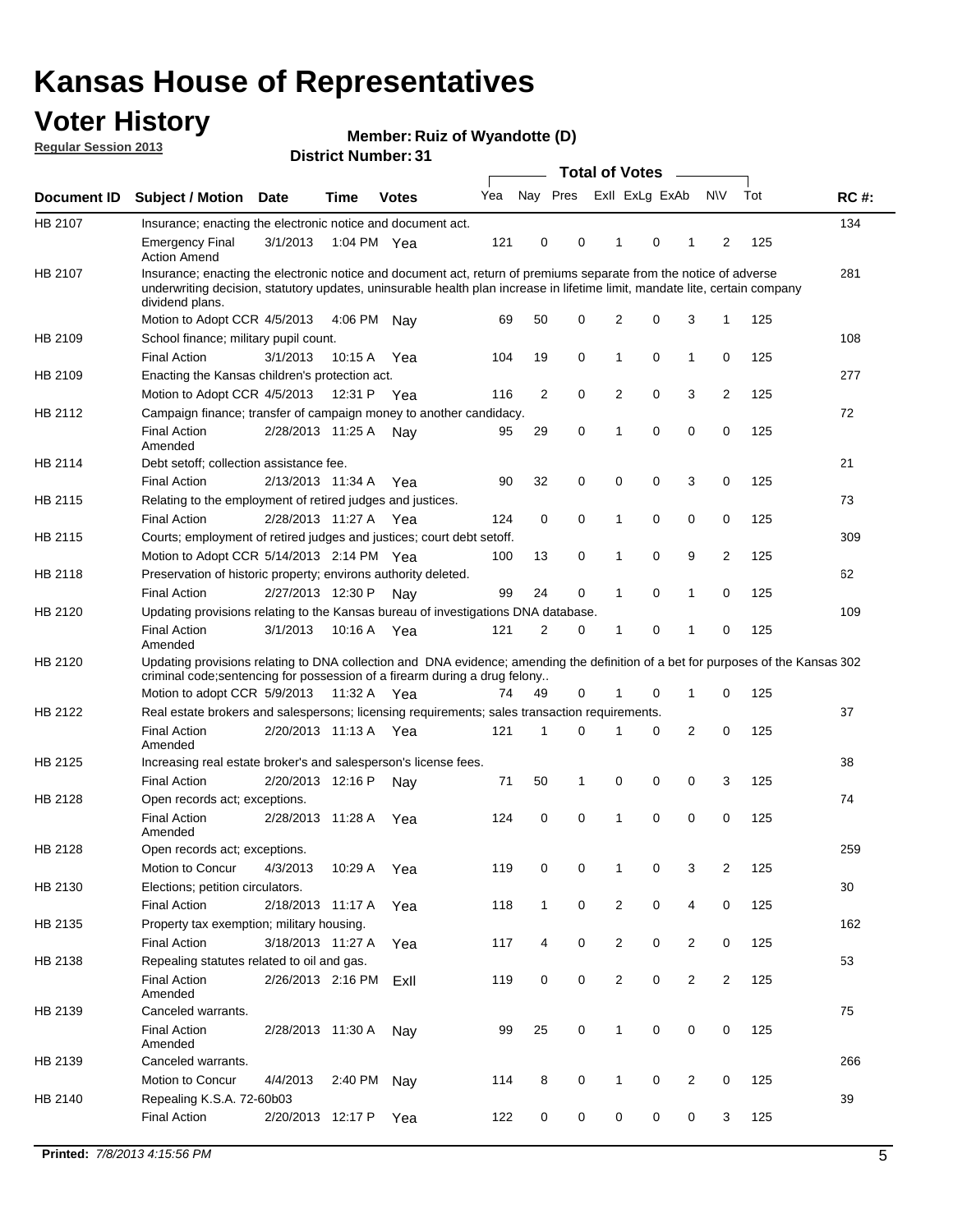### **Voter History**

**Member: Ruiz of Wyandotte (D)** 

**Regular Session 2013**

|             |                                                                                                                                                                              |          |                                        |              |                             |                | Total of Votes   |          |             |                |        |            |             |
|-------------|------------------------------------------------------------------------------------------------------------------------------------------------------------------------------|----------|----------------------------------------|--------------|-----------------------------|----------------|------------------|----------|-------------|----------------|--------|------------|-------------|
| Document ID | <b>Subject / Motion Date</b>                                                                                                                                                 |          | Time                                   | <b>Votes</b> | Yea Nay Pres Exll ExLg ExAb |                |                  |          |             |                | N\V    | Tot        | <b>RC#:</b> |
| HB 2141     | Repealer; elections process for certain unified school districts.<br><b>Final Action</b>                                                                                     |          | 2/14/2013 11:23 A Yea                  |              | 123                         | 0              | $\mathbf 0$      | 0        | 0           | 1              | 1      | 125        | 24          |
| HB 2142     | Certain educational statutes concerning USD land transfers and higher education loan and grant programs.<br><b>Final Action</b>                                              |          | 2/20/2013 12:19 P Yea                  |              | 122                         | 0              | 0                | $\Omega$ | $\Omega$    | 0              | 3      | 125        | 40          |
| HB 2143     | Repealing outdated provisions relating to the purchase of certain real estate by the department of corrections.<br><b>Final Action</b>                                       |          | 2/20/2013 11:09 A Yea                  |              | 122                         | 0              | 0                |          | $\Omega$    | $\overline{2}$ | 0      | 125        | 34          |
| HB 2144     | Repealing unnecessary statutes relating to juveniles.<br><b>Final Action</b>                                                                                                 |          | 2/28/2013 11:32 A Yea                  |              | 124                         | 0              | $\Omega$         |          | $\Omega$    | $\Omega$       | 0      | 125        | 76          |
| HB 2145     | Repealing K.S.A. 75-5028; concerning the sale of real estate by the secretary of transportation.<br><b>Final Action</b>                                                      |          | 2/20/2013 11:11 A Yea                  |              | 122                         | 0              | 0                | 1        | $\Omega$    | $\overline{2}$ | 0      | 125        | 35          |
| HB 2146     | Repealing the cancer drug repository program K.S.A. 2012 Supp. 65-1664 through 65-1667 and amending K.S.A. 2012 Supp. 77<br>65-1636.                                         |          |                                        |              |                             |                |                  |          |             |                |        |            |             |
| HB 2147     | <b>Final Action</b><br>Repealer; use of metric system on certain road signs and markers, moving of heavy vehicles on bridges or culverts, interstate 94<br>bridges.          |          | 2/28/2013 11:33 A                      | Yea          | 124                         | 0              | 0                |          | 0           | 0              | 0      | 125        |             |
| HB 2148     | <b>Final Action</b><br>Repealers; postsecondary education scholarship provisions.                                                                                            | 3/1/2013 |                                        | 9:52 AM Yea  | 123                         | 0              | 0                |          | 0           | 1              | 0      | 125        | 41          |
| HB 2149     | <b>Final Action</b><br>Repealers; postsecondary education student loans and tuition grants.<br><b>Final Action</b>                                                           |          | 2/20/2013 12:21 P<br>2/20/2013 12:22 P | Yea<br>Yea   | 106<br>108                  | 16<br>14       | 0<br>$\mathbf 0$ | 0<br>0   | 0<br>0      | 0<br>0         | 3<br>3 | 125<br>125 | 42          |
| HB 2149     | Repealing a \$500,000 transfer from highway patrol training center fund to the state general fund.<br>Motion to Concur                                                       |          | 5/23/2013 10:22 A Yea                  |              | 113                         | 0              | 0                | 1        | 0           | 8              | 3      | 125        | 314         |
| HB 2150     | Repealers; workforce development loan program act.<br><b>Final Action</b>                                                                                                    |          | 2/28/2013 11:34 A                      | Nay          | 94                          | 30             | $\mathbf 0$      | 1        | $\mathbf 0$ | 0              | 0      | 125        | 78          |
| HB 2150     | Senate Substitute for HB 2150 by Committee on Commerce--Concerning the Kansas employment first oversight commission.<br>Motion to Concur                                     |          | 4/4/2013 2:44 PM                       | Nay          | 110                         | 12             | 0                | 1        | 0           | 2              | 0      | 125        | 267         |
| HB 2151     | Repealers; report on medically underserved areas of the state.<br><b>Final Action</b>                                                                                        |          | 2/27/2013 12:31 P                      | Yea          | 123                         | 0              | 0                | 1        | 0           | $\mathbf{1}$   | 0      | 125        | 63          |
| HB 2152     | Repealer: uniform land sales practices act.<br><b>Final Action</b>                                                                                                           |          | 2/20/2013 11:12 A                      | Yea          | 122                         | 0              | 0                | 1        | 0           | 2              | 0      | 125        | 36          |
| HB 2153     | Unused medications act; dontating entities.<br><b>Final Action</b>                                                                                                           |          | 2/27/2013 12:33 P                      | Yea          | 123                         | 0              | $\mathbf 0$      |          | 0           | 1              | 0      | 125        | 64          |
| HB 2154     | Amended<br>Senate Substitute for HB 2154 by Committee on Public Health and Welfare--Cosmetology; relating to licensure and renewal of 31<br>persons, salons and clinics.     |          |                                        |              |                             |                |                  |          |             |                |        |            |             |
|             | <b>Final Action</b><br>Amended                                                                                                                                               |          | 2/18/2013 11:19 A                      | Yea          | 119                         | 0              | 0                | 2        | 0           |                | 0      | 125        |             |
| HB 2155     | Cosmetology; relating to licensure and renewal.<br><b>Final Action</b><br>Amended                                                                                            |          | 2/18/2013 11:21 A Yea                  |              | 119                         | 0              | 0                | 2        | 0           | 4              | 0      | 125        | 32          |
| HB 2156     | Repealers; school finance; area vocational school fund; local effort as applied to U.S.D. No. 450<br><b>Final Action</b>                                                     |          | 2/20/2013 12:23 P                      | Yea          | 122                         | 0              | 0                | 0        | 0           | 0              | 3      | 125        | 43          |
| HB 2160     | Quality care assessment on skilled nursing care facilities.<br><b>Final Action</b>                                                                                           | 3/7/2013 | 12:13 P                                | Yea          | 100                         | 21             | 0                | 1        | 0           | 3              | 0      | 125        | 144         |
| HB 2162     | Prohibition on use of state appropriated moneys to lobby relating to gun control at federal, state and local ogvernment level.<br><b>Final Action</b><br>Amended             |          | 2/28/2013 11:36 A Yea                  |              | 120                         | $\overline{4}$ | 0                | 1        | 0           | 0              | 0      | 125        | 79          |
| HB 2162     | Prohibition on use of state appropriated moneys to lobby at federal, state and local government levels relating to gun control.<br>Motion to adopt CCR 5/21/2013 2:52 PM Nay |          |                                        |              | 83                          | 28             | 0                | 1        | 0           | 13             | 0      | 125        | 312         |
| HB 2163     | Relating to garnishment proceedings.<br><b>Final Action</b>                                                                                                                  |          | 2/28/2013 11:37 A                      | Yea          | 124                         | 0              | 0                | 1        | 0           | 0              | 0      | 125        | 80          |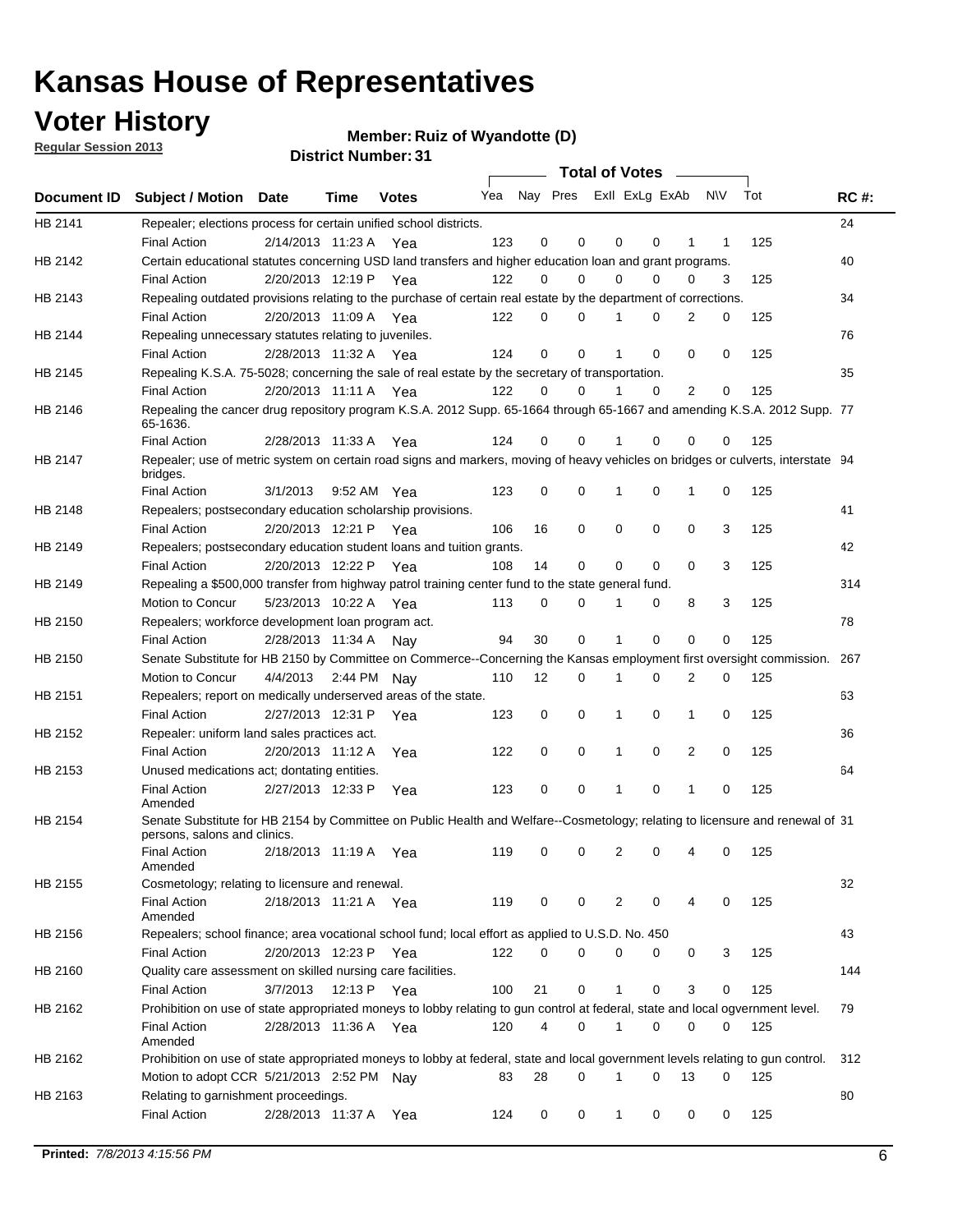### **Voter History**

**Member: Ruiz of Wyandotte (D)** 

**Regular Session 2013**

|                |                                                                                                                                                                                                                                    |                        |             |              |     |          |          | <b>Total of Votes</b> |   |              |              |     |             |
|----------------|------------------------------------------------------------------------------------------------------------------------------------------------------------------------------------------------------------------------------------|------------------------|-------------|--------------|-----|----------|----------|-----------------------|---|--------------|--------------|-----|-------------|
| Document ID    | <b>Subject / Motion Date</b>                                                                                                                                                                                                       |                        | Time        | <b>Votes</b> | Yea | Nay Pres |          | Exll ExLg ExAb        |   |              | <b>NV</b>    | Tot | <b>RC#:</b> |
| <b>HB 2164</b> | Relating to jurors; information disqualifying prospective juror from jury service.                                                                                                                                                 |                        |             |              |     |          |          |                       |   |              |              |     | 47          |
|                | <b>Final Action</b><br>Amended                                                                                                                                                                                                     | 2/25/2013 12:12 P      |             | Nav          | 75  | 45       | 0        | 0                     | 0 | 0            | 5            | 125 |             |
| HB 2164        | Juries and grand juries.                                                                                                                                                                                                           |                        |             |              |     |          |          |                       |   |              |              |     | 284         |
|                | Motion to Adopt CCR 4/5/2013                                                                                                                                                                                                       |                        | 5:53 PM     | Nay          | 92  | 28       | 0        | 2                     | 0 | 2            | $\mathbf{1}$ | 125 |             |
| HB 2166        | Sub HB 2166 by Committee on Judiciary -- Relating to the medical assistance recovery program.                                                                                                                                      |                        |             |              |     |          |          |                       |   |              |              |     | 165         |
|                | Final Action Sub Bill 3/19/2013 10:34 A<br>Amended                                                                                                                                                                                 |                        |             | Nay          | 112 | 11       | 0        |                       | 0 | 1            | 0            | 125 |             |
| HB 2167        | Establishing Native American legislative day at the capitol.                                                                                                                                                                       |                        |             |              |     |          |          |                       |   |              |              |     | 54          |
|                | <b>Final Action</b>                                                                                                                                                                                                                | 2/26/2013 2:17 PM Exil |             |              | 119 | 0        | 0        | 2                     | 0 | 2            | 2            | 125 |             |
| HB 2167        | Senate Substitute for HB 2167 by Committee on Federal and State Affairs -- Concerning fireworks; regulations thereof.                                                                                                              |                        |             |              |     |          |          |                       |   |              |              |     | 261         |
|                | Motion to Concur                                                                                                                                                                                                                   | 4/4/2013 11:11 A Yea   |             |              | 100 | 23       | 0        |                       | 0 | 1            | $\Omega$     | 125 |             |
| HB 2169        | Allowing for proceedings to determine final disposition of prisoner's pending probation revocations.                                                                                                                               |                        |             |              |     |          |          |                       |   |              |              |     | 49          |
|                | <b>Final Action</b>                                                                                                                                                                                                                | 2/26/2013 2:10 PM N\V  |             |              | 119 | $\Omega$ | $\Omega$ | 0                     | 0 | 0            | 6            | 125 |             |
| HB 2170        | Concerning sentencing dispositions, probation and postrelease supervision.                                                                                                                                                         |                        |             |              |     |          |          |                       |   |              |              |     | 110         |
|                | <b>Final Action</b><br>Amended                                                                                                                                                                                                     | 3/1/2013               | 10:23 A     | Nav          | 79  | 44       | 0        | 1                     | 0 | $\mathbf{1}$ | 0            | 125 |             |
| HB 2170        | Concerning sentencing dispositions, probation and postrelease supervision.                                                                                                                                                         |                        |             |              |     |          |          |                       |   |              |              |     | 256         |
|                | Motion to Concur                                                                                                                                                                                                                   | 4/1/2013               | 10:54 A     | Nav          | 75  | 44       | 0        | 1                     | 0 | 2            | 3            | 125 |             |
| HB 2172        | Cemeteries; cemetery corporations and cemetery merchandise.                                                                                                                                                                        |                        |             |              |     |          |          |                       |   |              |              |     | 81          |
|                | <b>Final Action</b><br>Amended                                                                                                                                                                                                     | 2/28/2013 11:38 A      |             | Yea          | 124 | 0        | 0        | 1                     | 0 | 0            | 0            | 125 |             |
| HB 2176        | The Eisenhower foundation license plate.                                                                                                                                                                                           |                        |             |              |     |          |          |                       |   |              |              |     | 57          |
|                | <b>Final Action</b>                                                                                                                                                                                                                | 2/27/2013 12:11 P      |             | Yea          | 112 | 11       | 0        | 0                     | 0 |              |              | 125 |             |
| HB 2177        | Relating to motor carriers; concerning safety rules and regulations; certificates of convenience and necessity; transportation of 55<br>certain materials.                                                                         |                        |             |              |     |          |          |                       |   |              |              |     |             |
|                | <b>Final Action</b><br>Amended                                                                                                                                                                                                     | 2/26/2013 2:18 PM ExII |             |              | 119 | 0        | 0        | 2                     | 0 | 2            | 2            | 125 |             |
| HB 2179        | Amending the secretary of labor's role of taking assignment of wage claims.                                                                                                                                                        |                        |             |              |     |          |          |                       |   |              |              |     | 111         |
|                | <b>Final Action</b><br>Amended                                                                                                                                                                                                     | 3/1/2013               | 10:24 A     | Nav          | 87  | 36       | 0        | 1                     | 0 | 1            | 0            | 125 |             |
| HB 2181        | Authorizing licensing bodies to accept certain online distance education courses towards licensure for military service member 55<br>applicants                                                                                    |                        |             |              |     |          |          |                       |   |              |              |     |             |
|                | <b>Final Action</b>                                                                                                                                                                                                                | 2/27/2013 12:34 P      |             | Yea          | 123 | 0        | 0        | 1                     | 0 | 1            | 0            | 125 |             |
| HB 2182        | Relating to grand juries.                                                                                                                                                                                                          |                        |             |              |     |          |          |                       |   |              |              |     | 152         |
|                | <b>Final Action</b><br>Amended                                                                                                                                                                                                     | 3/13/2013 11:20 A      |             | Nav          | 100 | 24       | 0        | 0                     | 0 | 1            | 0            | 125 |             |
| HB 2183        | Substitute HB 2183 by Committee on Health and Human Services - - designation and control of infectious and contagious<br>diseases.                                                                                                 |                        |             |              |     |          |          |                       |   |              |              |     | 112         |
|                | Final Action Sub Bill 3/1/2013<br>Amended                                                                                                                                                                                          |                        | 10:26 A Yea |              | 122 | 1        | 0        | $\mathbf{1}$          | 0 | 1            | 0            | 125 |             |
| HB 2183        | Substitute HB 2183 by Committee on Health and Human Services -- department of health and environment statutory duties<br>and functions, infectious and contagious diseases, laboratory services, health information technology and |                        |             |              |     |          |          |                       |   |              |              |     | 297         |
|                | Motion to Adopt CCR 4/5/2013                                                                                                                                                                                                       |                        | 9:37 PM Yea |              | 120 | 0        | $\Omega$ | 2                     | 0 | 2            | $\mathbf{1}$ | 125 |             |
| HB 2185        | Consolidation of citites and counties; dual majority vote.                                                                                                                                                                         |                        |             |              |     |          |          |                       |   |              |              |     | 113         |
|                | <b>Final Action</b><br>Amended                                                                                                                                                                                                     | 3/1/2013               |             | 10:27 A Yea  | 119 | 4        | 0        | 1                     | 0 | 1            | 0            | 125 |             |
| HB 2193        | Public facilities; accessiblity standards for disabled persons.                                                                                                                                                                    |                        |             |              |     |          |          |                       |   |              |              |     | 145         |
|                | <b>Final Action</b>                                                                                                                                                                                                                | 3/7/2013               | 12:14 P Yea |              | 121 | 0        | 0        | 1                     | 0 | 3            | 0            | 125 |             |
| HB 2195        | Claims against the state; 2012 Joint Committee recommendations.                                                                                                                                                                    |                        |             |              |     |          |          |                       |   |              |              |     | 146         |
|                | <b>Final Action</b><br>Amended                                                                                                                                                                                                     | 3/7/2013               | 12:16 P Yea |              | 110 | 10       | 0        | $\mathbf{1}$          | 0 | 3            | $\mathbf{1}$ | 125 |             |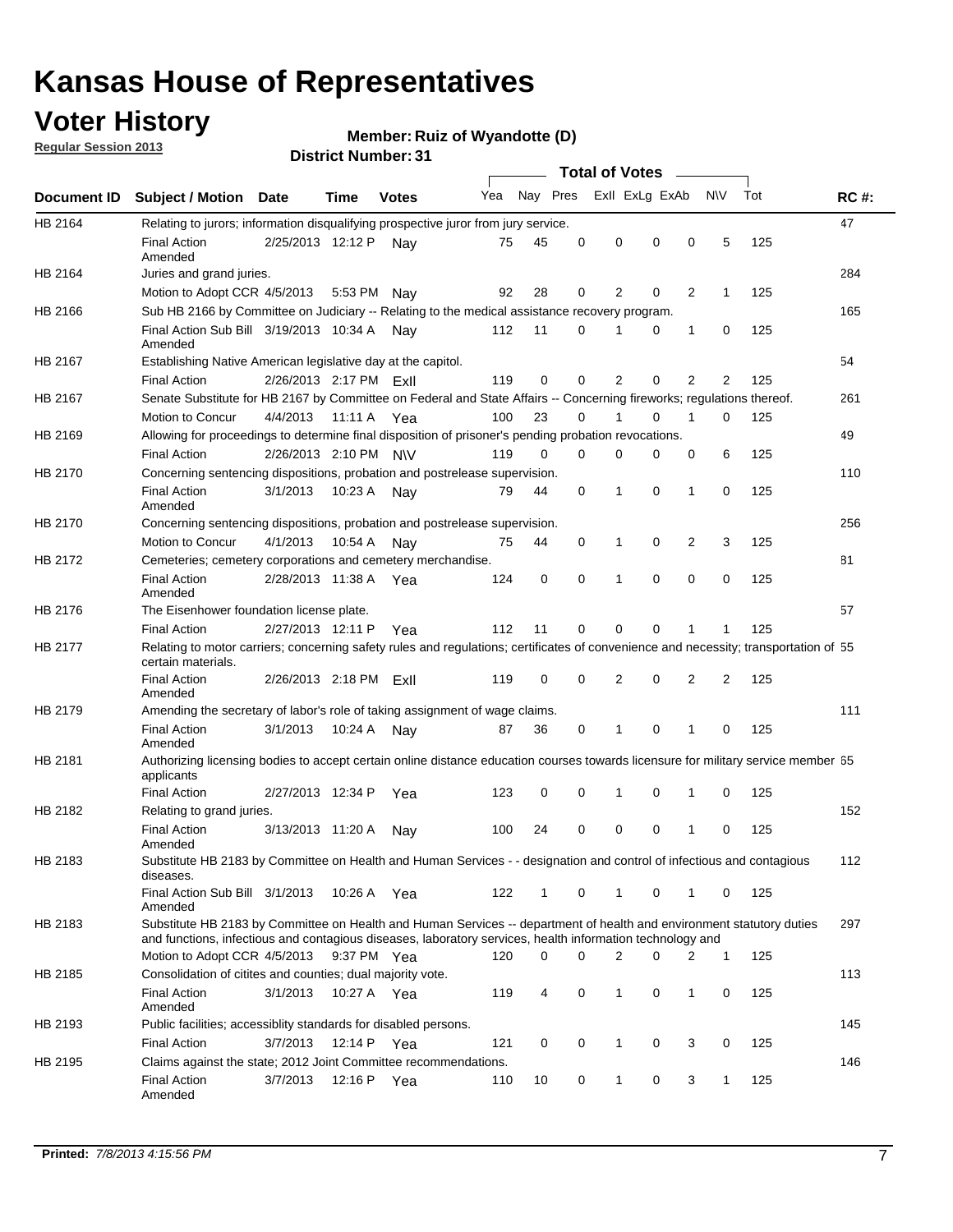### **Voter History**

**Member: Ruiz of Wyandotte (D)** 

**Regular Session 2013**

|                |                                                                                                                                                                                                                |                       |             |              |     |             |          | <b>Total of Votes</b> |   |                |              |     |             |
|----------------|----------------------------------------------------------------------------------------------------------------------------------------------------------------------------------------------------------------|-----------------------|-------------|--------------|-----|-------------|----------|-----------------------|---|----------------|--------------|-----|-------------|
| Document ID    | <b>Subject / Motion Date</b>                                                                                                                                                                                   |                       | Time        | <b>Votes</b> | Yea | Nay Pres    |          | Exll ExLg ExAb        |   |                | <b>NV</b>    | Tot | <b>RC#:</b> |
| HB 2197        | Kansas state high school activities association; membership of board of directors and executive board.                                                                                                         |                       |             |              |     |             |          |                       |   |                |              |     | 249         |
|                | <b>Emergency Final</b><br><b>Action Amend</b>                                                                                                                                                                  | 3/26/2013 8:46 PM Nay |             |              | 69  | 53          | 0        |                       | 0 | 2              | 0            | 125 |             |
| HB 2199        | Second amendment protection act.                                                                                                                                                                               |                       |             |              |     |             |          |                       |   |                |              |     | 157         |
|                | <b>Final Action</b><br>Amended                                                                                                                                                                                 | 3/14/2013 11:34 A     |             | Nav          | 94  | 29          | 0        | 0                     | 0 | 2              | 0            | 125 |             |
| HB 2199        | Senate Substitute for HB 2199 by Committee on Federal and State Affairs--Secretary of Administration; successor; diretor of<br>accounts and reports; certain rules and regulations; Kansas liguor control act. |                       |             |              |     |             |          |                       |   |                |              |     | 313         |
|                | Motion to adopt CCR 5/22/2013 2:17 PM Yea                                                                                                                                                                      |                       |             |              | 89  | 23          | 0        | 1                     | 0 | 12             | 0            | 125 |             |
| HB 2200        | Executive chief information technology officer; office of information tehcnology services.                                                                                                                     |                       |             |              |     |             |          |                       |   |                |              |     | 114         |
|                | <b>Final Action</b><br>Amended                                                                                                                                                                                 | 3/1/2013              | 10:28 A     | Yea          | 121 | 2           | 0        | 1                     | 0 | 1              | 0            | 125 |             |
| HB 2201        | Telecommunications; regulation by the state corporation commission and distributions from the Kansas universal service<br>fund.                                                                                |                       |             |              |     |             |          |                       |   |                |              |     | 33          |
|                | <b>Final Action</b><br>Amended                                                                                                                                                                                 | 2/18/2013 11:24 A     |             | Yea          | 118 | 1           | 0        | 2                     | 0 | 4              | 0            | 125 |             |
| HB 2201        | Telecommunications; regulation by the state corporation commission and distributions from the Kansas universal service<br>fund.                                                                                |                       |             |              |     |             |          |                       |   |                |              |     | 278         |
|                | Motion to Adopt CCR 4/5/2013                                                                                                                                                                                   |                       | 12:57 P     | Yea          | 99  | 20          | 0        | 2                     | 0 | 3              | $\mathbf{1}$ | 125 |             |
| HB 2202        | Providing automatic relief from certain motor carrier restrictions upon the governor's declaration of emergency.                                                                                               |                       |             |              |     |             |          |                       |   |                |              |     | 44          |
|                | <b>Final Action</b><br>Amended                                                                                                                                                                                 | 2/20/2013 12:25 P     |             | Yea          | 122 | 0           | 0        | 0                     | 0 | 0              | 3            | 125 |             |
| HB 2203        | Relating to exercise of religion.                                                                                                                                                                              |                       |             |              |     |             |          |                       |   |                |              |     | 115         |
|                | <b>Final Action</b><br>Amended                                                                                                                                                                                 | 3/1/2013              | 10:31 A     | Yea          | 109 | 14          | 0        | 1                     | 0 | 1              | 0            | 125 |             |
| HB 2203        | Relating to exercise of religion.                                                                                                                                                                              |                       |             |              |     |             |          |                       |   |                |              |     | 200         |
|                | Motion to Concur                                                                                                                                                                                               | 3/25/2013 9:41 AM     |             | Yea          | 109 | 12          | 0        | 2                     | 0 | 2              | 0            | 125 |             |
| HB 2204        | Relating to redemption of real property.                                                                                                                                                                       |                       |             |              |     |             |          |                       |   |                |              |     | 116         |
|                | <b>Final Action</b><br>Amended                                                                                                                                                                                 | 3/1/2013              | 10:32 A     | Yea          | 123 | $\mathbf 0$ | 0        | 1                     | 0 | $\mathbf{1}$   | 0            | 125 |             |
| HB 2204        | Extending the judicial branch surcharge for two years.                                                                                                                                                         |                       |             |              |     |             |          |                       |   |                |              |     | 308         |
|                | Motion to adopt CCR 5/13/2013 10:38 A Yea                                                                                                                                                                      |                       |             |              | 121 | 1           | 0        | 0                     | 0 | 3              | 0            | 125 |             |
| HB 2205        | Adoption hearings; time and waiver of notice.                                                                                                                                                                  |                       |             |              |     |             |          |                       |   |                |              |     | 117         |
|                | <b>Final Action</b><br>Amended                                                                                                                                                                                 | 3/1/2013              |             | 10:33 A Yea  | 123 | 0           | 0        | 1                     | 0 | 1              | 0            | 125 |             |
| HB 2207        | Substitute HB 2207 by Committee on Agriculture and Natural Resources--Amending provisions relating to the regulation and<br>certification of animal feeding facilities.                                        |                       |             |              |     |             |          |                       |   |                |              |     | 56          |
|                | Final Action Sub Bill 2/26/2013 2:20 PM ExII                                                                                                                                                                   |                       |             |              | 119 | 0           | 0        | 2                     | 0 | $\overline{2}$ | 2            | 125 |             |
| <b>HB 2207</b> | Substitute HB 2207 by Committee on Agriculture and Natural Resources--Amending provisions relating to the regulation and 257<br>certification of animal feeding facilities.                                    |                       |             |              |     |             |          |                       |   |                |              |     |             |
|                | Motion to Concur                                                                                                                                                                                               | 4/1/2013              | 2:23 PM Yea |              | 119 | 0           | 0        | 1                     | 0 | 3              | 2            | 125 |             |
| HB 2209        | Amendments to the Kansas offender registration act.                                                                                                                                                            |                       |             |              |     |             |          |                       |   |                |              |     | 66          |
|                | <b>Final Action</b><br>Amended                                                                                                                                                                                 | 2/27/2013 12:35 P Yea |             |              | 123 | 0           | 0        | $\mathbf{1}$          | 0 | $\mathbf{1}$   | 0            | 125 |             |
| HB 2210        | Elections; change of party affiliation.                                                                                                                                                                        |                       |             |              |     |             |          |                       |   |                |              |     | 132         |
|                | <b>Emergency Final</b><br><b>Action Amend</b>                                                                                                                                                                  | 3/1/2013              | 1:02 PM Nay |              | 72  | 49          | 0        |                       | 0 | 1              | 2            | 125 |             |
| HB 2212        | Concerning the requirements to receiving a service grant through the veterans claims assistance program.<br><b>Final Action</b>                                                                                | 3/1/2013              |             | 10:34 A Yea  | 123 | 0           | 0        | $\mathbf{1}$          | 0 | 1              | 0            | 125 | 118         |
| HB 2213        | Member elections and retirement benefit determinations and one-time payments under KPERS act of 2015.                                                                                                          |                       |             |              |     |             |          |                       |   |                |              |     | 27          |
|                | <b>Final Action</b><br>Amended                                                                                                                                                                                 | 2/15/2013 11:19 A Yea |             |              | 115 | 0           | 0        | 2                     | 2 | 3              | 3            | 125 |             |
| HB 2213        | Member elections and retirement benefit determinations and one-time payments under KPERS act of 2015.                                                                                                          |                       |             |              |     |             |          |                       |   |                |              |     | 311         |
|                | Motion to adopt CCR 5/20/2013 2:11 PM Yea                                                                                                                                                                      |                       |             |              | 104 | $\Omega$    | $\Omega$ | $\mathbf{1}$          | 0 | 16             | 4            | 125 |             |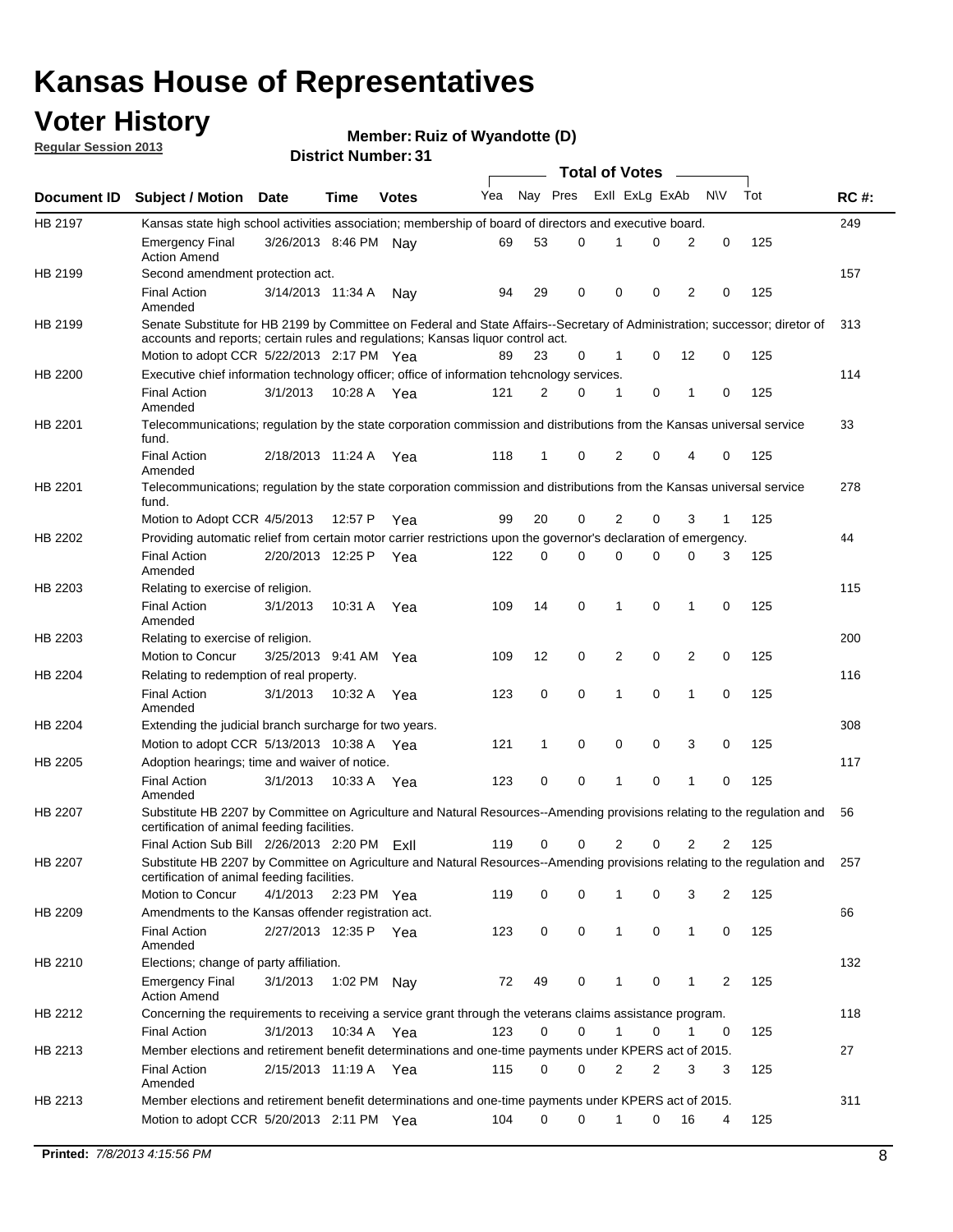### **Voter History**

**Member: Ruiz of Wyandotte (D)** 

**Regular Session 2013**

|                |                                                                                                                                                                                                               |                       |               |              |     |          |          | <b>Total of Votes</b> |          | $\overline{\phantom{a}}$ |           |     |             |
|----------------|---------------------------------------------------------------------------------------------------------------------------------------------------------------------------------------------------------------|-----------------------|---------------|--------------|-----|----------|----------|-----------------------|----------|--------------------------|-----------|-----|-------------|
| Document ID    | Subject / Motion Date                                                                                                                                                                                         |                       | <b>Time</b>   | <b>Votes</b> | Yea | Nay Pres |          | Exll ExLg ExAb        |          |                          | <b>NV</b> | Tot | <b>RC#:</b> |
| HB 2216        | Repealing certain joint committees and amending related statutes; amending the joint committees on special claims against<br>the state.                                                                       |                       |               |              |     |          |          |                       |          |                          |           |     | 119         |
|                | <b>Final Action</b><br>Amended                                                                                                                                                                                | 3/1/2013              | 10:36 A       | Nay          | 91  | 32       | 0        | 1                     | 0        | 1                        | 0         | 125 |             |
| HB 2216        | Repealing certain joint committees and amending related statutes; amending the joint committees on special claims against<br>the state.                                                                       |                       |               |              |     |          |          |                       |          |                          |           |     | 323         |
|                | Motion to adopt CCR 6/2/2013                                                                                                                                                                                  |                       | 12:18 A       | <b>NV</b>    | 81  | 28       | 0        | 1                     | 0        | 6                        | 9         | 125 |             |
| HB 2217        | Creating the crime of female genital mutilation and setting the penalty.                                                                                                                                      |                       |               |              |     |          |          |                       |          |                          |           |     | 120         |
|                | <b>Final Action</b><br>Amended                                                                                                                                                                                | 3/1/2013              | 10:37 A Yea   |              | 123 | 0        | 0        | 1                     | 0        | 1                        | 0         | 125 |             |
| HB 2218        | Driving under the influence of alcohol or drugs; tests; implied consent; administrative hearings.                                                                                                             |                       |               |              |     |          |          |                       |          |                          |           |     | 82          |
|                | <b>Final Action</b>                                                                                                                                                                                           | 2/28/2013 11:40 A Yea |               |              | 124 | 0        | $\Omega$ |                       | $\Omega$ | 0                        | 0         | 125 |             |
| HB 2218        | Driving under the influence of alcohol or drugs; boating under the influence of alcohol or drugs; tests; implied consent;<br>administrative hearings; aggravated battery DUI.<br>Motion to adopt CCR 5/9/2013 |                       | 11:46 A Yea   |              | 120 | 2        | 0        | 1                     | 0        | 1                        | 1         | 125 | 303         |
| HB 2221        |                                                                                                                                                                                                               |                       |               |              |     |          |          |                       |          |                          |           |     | 83          |
|                | Enacting the equal access act; school employees; professional employees organization.<br><b>Final Action</b>                                                                                                  | 2/28/2013 11:42 A     |               |              | 71  | 53       | 0        |                       | 0        |                          |           |     |             |
|                |                                                                                                                                                                                                               |                       |               | Nav          |     |          |          | 1                     |          | 0                        | 0         | 125 |             |
| HB 2222        | School districts; bullying policies.<br>Emergency Final<br><b>Action Amend</b>                                                                                                                                | 3/1/2013              | 1:13 PM $Yea$ |              | 119 | 1        | 1        | 1                     | 0        | 1                        | 2         | 125 | 141         |
| HB 2228        | Decreased employer payments to group insurance reserve fund for KPERS plan of death and long-term disability benefits<br>during fiscal years 2014 and 2015.                                                   |                       |               |              |     |          |          |                       |          |                          |           |     | 28          |
|                | <b>Final Action</b><br>Amended                                                                                                                                                                                | 2/15/2013 11:21 A Yea |               |              | 115 | 0        | 0        | 2                     | 2        | 3                        | 3         | 125 |             |
| HB 2231        | Substitute HB 2231 by Committee on Appropriations - Appropriations for FY 2014, FY 2015, FY 2016, FY 2017 and FY 2018 177<br>for various state agencies; capital improvement projects.                        |                       |               |              |     |          |          |                       |          |                          |           |     |             |
|                | Final Action Sub Bill 3/20/2013 10:29 A<br>Amended                                                                                                                                                            |                       |               | Nav          | 68  | 55       | 0        | 1                     | 0        | 1                        | 0         | 125 |             |
| HB 2234        | Contracts between the Kansas turnpike authority and the Kansas department of transportation.                                                                                                                  |                       |               |              |     |          |          |                       |          |                          |           |     | 151         |
|                | <b>Final Action</b><br>Amended                                                                                                                                                                                | 3/11/2013 11:16 A     |               | Nay          | 81  | 41       | 0        | 0                     | 1        | 2                        | 0         | 125 |             |
| HB 2234        | Naming the secretary of transportation as the director of operations of the Kansas turnpike authority; pertaining to certain<br>contracts between the authority and the department of transportation.         |                       |               |              |     |          |          |                       |          |                          |           |     | 299         |
|                | Motion to Adopt CCR 4/5/2013                                                                                                                                                                                  |                       | 10:12 P       | Nav          | 76  | 44       | 0        | 2                     | 0        | 2                        | 1         | 125 |             |
| <b>HB 2244</b> | Taxation of watercraft.<br><b>Emergency Final</b>                                                                                                                                                             | 3/26/2013 8:49 PM     |               | Nav          | 107 | 15       | 0        | 1                     | 0        | 2                        | 0         | 125 | 250         |
|                | <b>Action Amend</b>                                                                                                                                                                                           |                       |               |              |     |          |          |                       |          |                          |           |     |             |
| HB 2249        | City annexation of fire district land; double taxation; refund.<br>Final Action<br>Amended                                                                                                                    | 3/1/2013 10:39 A Yea  |               |              | 101 | 22       | 0        | $\mathbf{1}$          | $\cap$   | 1                        | $\Omega$  | 125 | 121         |
| HB 2249        | Certain property issues; fire districts; historic preservation; solid waste.                                                                                                                                  |                       |               |              |     |          |          |                       |          |                          |           |     | 310         |
|                | Motion to Adopt CCR 5/17/2013 10:25 A Nay                                                                                                                                                                     |                       |               |              | 92  | 18       | 0        |                       | 0        | 14                       | 0         | 125 |             |
|                | Eliminating the statute of limitations for prosecutions of rape and aggravated criminal sodomy.                                                                                                               |                       |               |              |     |          |          |                       |          |                          |           |     | 122         |
| HB 2252        |                                                                                                                                                                                                               |                       |               |              |     | $\Omega$ | 0        |                       |          |                          |           |     |             |
|                | <b>Final Action</b><br>Amended                                                                                                                                                                                | 3/1/2013              | 10:40 A Yea   |              | 123 |          |          |                       | 0        | 1                        | 0         | 125 |             |
| HB 2253        | Abortion; prohibiting funding for abortion services; amending late-term abortion and woman's- right-to-know statutes.                                                                                         |                       |               |              |     |          |          |                       |          |                          |           |     | 178         |
|                | <b>Final Action</b><br>Amended                                                                                                                                                                                | 3/20/2013 10:31 A     |               | Nav          | 92  | 31       | 0        | 1                     | 0        | 1                        | 0         | 125 |             |
| HB 2253        | Abortion; prohibiting funding for abortion services; amending late-term abortion and woman's- right-to-know statutes.                                                                                         |                       |               |              |     |          |          |                       |          |                          |           |     | 301         |
|                | Motion to Adopt CCR 4/5/2013                                                                                                                                                                                  |                       | 10:34 P Nay   |              | 90  | 30       | 0        | 2                     | 0        | 2                        | 1         | 125 |             |
| HB 2255        | Economic development; investments in telecommunications machinery and equipment.                                                                                                                              |                       |               |              |     |          |          |                       |          |                          |           |     | 142         |
|                | EFA Sub Bill<br>Amended                                                                                                                                                                                       | 3/1/2013              | 1:15 PM Yea   |              | 116 | 5        | 0        | -1                    | 0        | 1                        | 2         | 125 |             |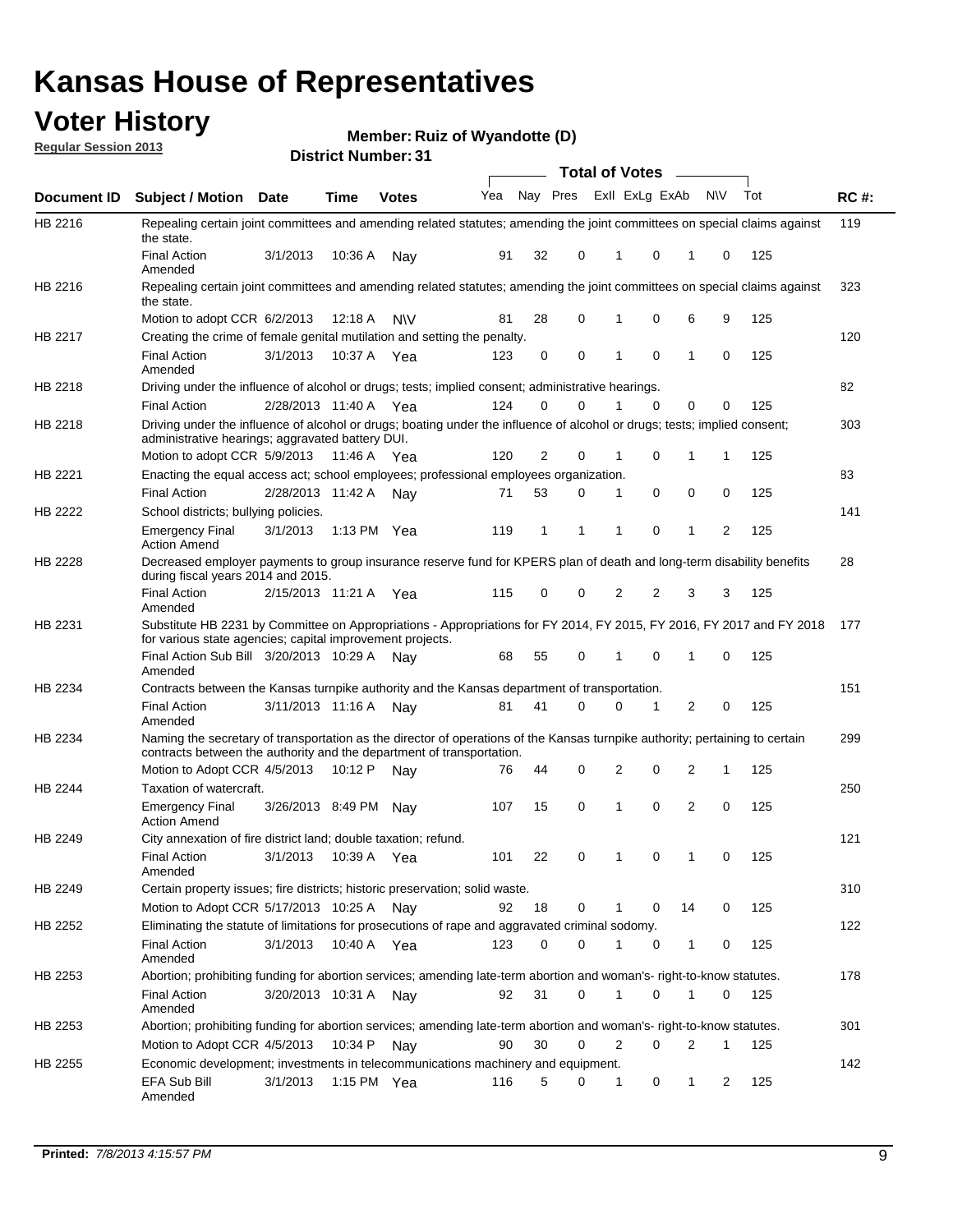### **Voter History**

**Member: Ruiz of Wyandotte (D)** 

**Regular Session 2013**

|                    |                                                                                                                                                                                       |                       |             |              |     |                         |          | <b>Total of Votes</b> |   | $\overline{\phantom{a}}$ |                |     |             |
|--------------------|---------------------------------------------------------------------------------------------------------------------------------------------------------------------------------------|-----------------------|-------------|--------------|-----|-------------------------|----------|-----------------------|---|--------------------------|----------------|-----|-------------|
| <b>Document ID</b> | <b>Subject / Motion Date</b>                                                                                                                                                          |                       | <b>Time</b> | <b>Votes</b> | Yea | Nay Pres Exll ExLg ExAb |          |                       |   |                          | <b>NV</b>      | Tot | <b>RC#:</b> |
| HB 2259            | Domestic relations; relating to dissolution of marriage;                                                                                                                              |                       |             |              |     |                         |          |                       |   |                          |                |     | 58          |
|                    | <b>Final Action</b>                                                                                                                                                                   | 2/27/2013 12:12 P     |             | Yea          | 123 | 0                       | 0        | 1                     | 0 | 1                        | 0              | 125 |             |
| HB 2261            | Authorizing the expenditure of unencumbered balances held by school district; removing the cap for contingency reserve<br>fund.                                                       |                       |             |              |     |                         |          |                       |   |                          |                |     | 48          |
|                    | <b>Final Action</b><br>Amended                                                                                                                                                        | 2/25/2013 12:13 P     |             | Yea          | 120 | 0                       | 0        | 0                     | 0 | 0                        | 5              | 125 |             |
| HB 2261            | School districts; expenditure of unencumbered bala ces; removing the cap for contingency reserve fund; establishing celebrate 305<br>freedom week; bullying policies. ies.            |                       |             |              |     |                         |          |                       |   |                          |                |     |             |
|                    | Motion to adopt CCR 5/9/2013                                                                                                                                                          |                       | 2:25 PM Yea |              | 119 | 1                       | 0        | 1                     | 0 | 4                        | 0              | 125 |             |
| HB 2262            | Substitute HB 2262 by Committee on Appropriations - Amending the percentage amount that is deposited into the oil and gas 210<br>valuation depletion trust fund from 12.41% to 8.25%. |                       |             |              |     |                         |          |                       |   |                          |                |     |             |
|                    | Final Action Sub Bill 3/26/2013 9:58 AM Nay                                                                                                                                           |                       |             |              | 96  | 23                      | 0        |                       | 0 | 5                        | 0              | 125 |             |
| HB 2267            | Income tax, credits, high performance incentive program; subtraction modifications, certain expenses related to living dinor<br>organ donations.                                      |                       |             |              |     |                         |          |                       |   |                          |                |     | 252         |
|                    | <b>Emergency Final</b><br><b>Action Amend</b>                                                                                                                                         | 3/26/2013 8:52 PM Yea |             |              | 106 | 16                      | 0        | 1                     | 0 | 2                        | 0              | 125 |             |
| HB 2269            | John Bower memorial highway.                                                                                                                                                          |                       |             |              |     |                         |          |                       |   |                          |                |     | 84          |
|                    | <b>Final Action</b><br>Amended                                                                                                                                                        | 2/28/2013 11:44 A     |             | Yea          | 114 | 10                      | 0        | $\mathbf 1$           | 0 | 0                        | 0              | 125 |             |
| HB 2272            | Exempting IRB-purchased property from property taxatin without state ownerhsip requirement.                                                                                           |                       |             |              |     |                         |          |                       |   |                          |                |     | 123         |
|                    | <b>Final Action</b>                                                                                                                                                                   | 3/1/2013              | 10:41 A     | Yea          | 123 | 0                       | 0        | 1                     | 0 | $\mathbf{1}$             | 0              | 125 |             |
| HB 2278            | Creating a penalty enhancement for the theft or burglary of a firearm.                                                                                                                |                       |             |              |     |                         |          |                       |   |                          |                |     | 135         |
|                    | <b>Emergency Final</b><br><b>Action Amend</b>                                                                                                                                         | 3/1/2013              | 1:06 PM Yea |              | 117 | 4                       | 0        | 1                     | 0 | 1                        | $\overline{2}$ | 125 |             |
| HB 2280            | School districts; establishing celebrate freedom week and related curriculum.                                                                                                         |                       |             |              |     |                         |          |                       |   |                          |                |     | 140         |
|                    | <b>Emergency Final</b><br><b>Action Amend</b>                                                                                                                                         | 3/1/2013              | 1:12 PM Nay |              | 95  | 25                      | 1        | 1                     | 0 | 1                        | 2              | 125 |             |
| HB 2294            | Kansas uniform securities act.                                                                                                                                                        |                       |             |              |     |                         |          |                       |   |                          |                |     | 124         |
|                    | <b>Final Action</b>                                                                                                                                                                   | 3/1/2013              | 10:42 A     | Yea          | 123 | 0                       | 0        | 1                     | 0 | 1                        | 0              | 125 |             |
| HB 2296            | Campaign finance; permitted uses of campaign funds.                                                                                                                                   |                       |             |              |     |                         |          |                       |   |                          |                |     | 148         |
|                    | <b>Final Action</b>                                                                                                                                                                   | 3/8/2013              | 11:12 A Yea |              | 120 | 1                       | 0        | 0                     | 1 | 2                        | 1              | 125 |             |
| HB 2298            | Amending the crimes of interference with law enforcement and giving a false alarm.                                                                                                    |                       |             |              |     |                         |          |                       |   |                          |                |     | 136         |
|                    | <b>Emergency Final</b><br>Action                                                                                                                                                      | 3/1/2013              | 1:07 PM Yea |              | 121 | 0                       | 0        | 1                     | 0 | 1                        | 2              | 125 |             |
| HB 2302            | Relating to drug screening, criminal history record check and fingerprinting of certain persons and employees.                                                                        |                       |             |              |     |                         |          |                       |   |                          |                |     | 85          |
|                    | <b>Final Action</b><br>Amended                                                                                                                                                        | 2/28/2013 11:45 A     |             | Yea          | 124 | 0                       | $\Omega$ | 1                     | 0 | 0                        | 0              | 125 |             |
| HB 2303            | Relating to drivier's license fees; driving under the influence equipment fund.                                                                                                       |                       |             |              |     |                         |          |                       |   |                          |                |     | 125         |
|                    | <b>Final Action</b><br>Amended                                                                                                                                                        | 3/1/2013              | 10:44 A     | Yea          | 113 | 10                      | 0        | 1                     | 0 |                          | 0              | 125 |             |
| HB 2305            | Kansas storage tank act and containment of underground storage tanks.                                                                                                                 |                       |             |              |     |                         |          |                       |   |                          |                |     | 126         |
|                    | <b>Final Action</b>                                                                                                                                                                   | 3/1/2013              | 10:45 A     | Yea          | 123 | 0                       | 0        | 1                     | 0 | 1                        | 0              | 125 |             |
| HB 2305            | Kansas storage tank act and containment of underground storage tanks.                                                                                                                 |                       |             |              |     |                         |          |                       |   |                          |                |     | 197         |
|                    | Motion to Concur                                                                                                                                                                      | 3/22/2013 11:36 A     |             | Yea          | 119 | 0                       | 0        | 2                     | 0 | 3                        | $\mathbf{1}$   | 125 |             |
| HB 2311            | Increasing delinquent registration fees.                                                                                                                                              |                       |             |              |     |                         |          |                       |   |                          |                |     | 127         |
|                    | <b>Final Action</b>                                                                                                                                                                   | 3/1/2013              | 10:50 A     | Nay          | 24  | 99                      | 0        | 1                     | 0 | $\mathbf{1}$             | 0              | 125 |             |
| HB 2312            | Kansas uninsurable health insurance plan; increase in life time limit.                                                                                                                |                       |             |              |     |                         |          |                       |   |                          |                |     | 95          |
|                    | <b>Final Action</b>                                                                                                                                                                   | 3/1/2013              | 9:53 AM Yea |              | 123 | 0                       | 0        | 1                     | 0 | $\mathbf{1}$             | 0              | 125 |             |
| HB 2318            | Authorizing use of motorcycle headlamp modulation systems and side lamps.                                                                                                             |                       |             |              |     |                         |          |                       |   |                          |                |     | 128         |
|                    | <b>Final Action</b><br>Amended                                                                                                                                                        | 3/1/2013              | 10:52 A     | Yea          | 123 | 0                       | 0        | 1                     | 0 | 1                        | 0              | 125 |             |
| HB 2318            | Authorizing use of motorcycle headlamp modulation systems and side lamps.                                                                                                             |                       |             |              |     |                         |          |                       |   |                          |                |     | 201         |
|                    | Motion to Concur                                                                                                                                                                      | 3/25/2013 9:44 AM Yea |             |              | 121 | 0                       | 0        | 2                     | 0 | 2                        | 0              | 125 |             |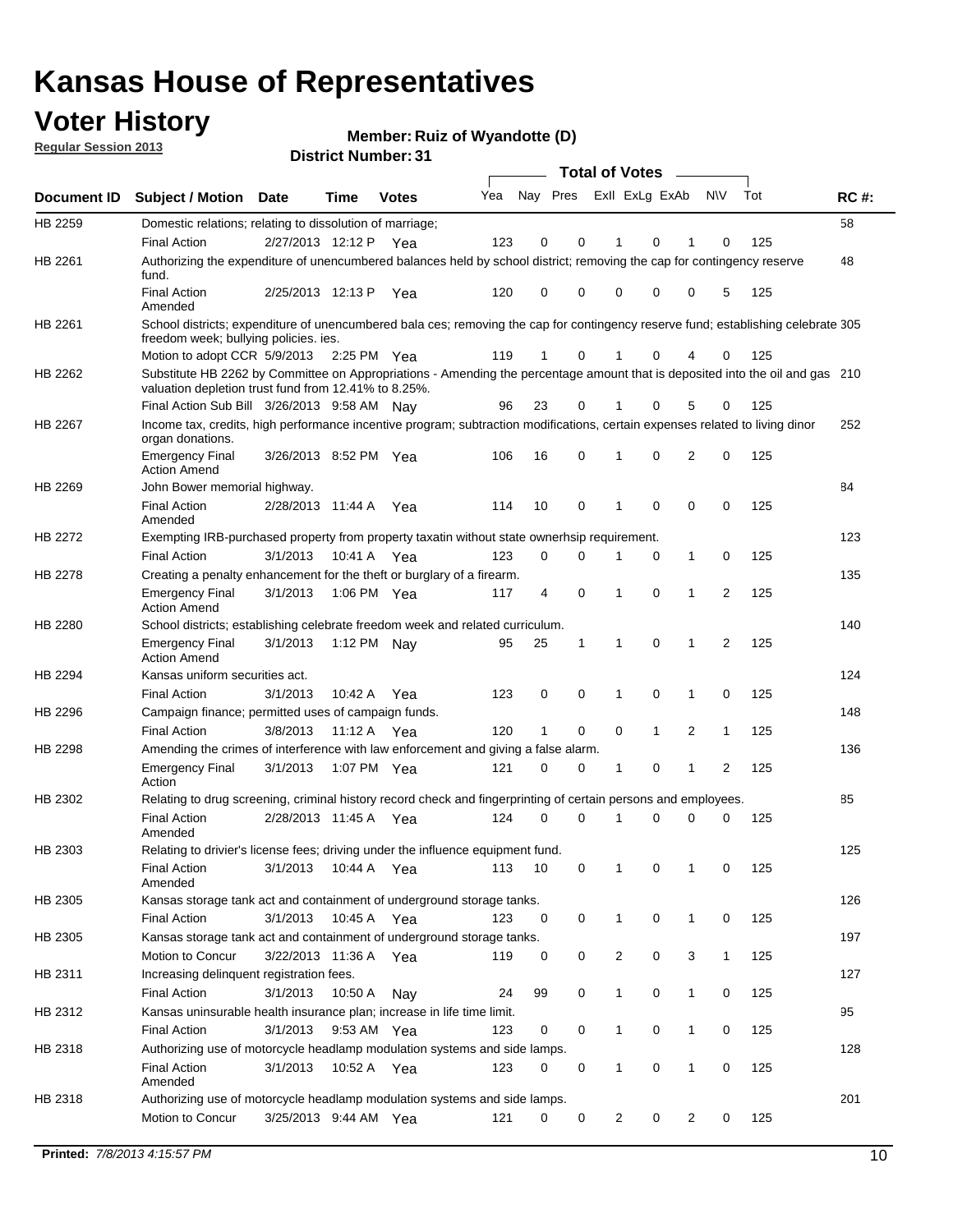### **Voter History**

**Member: Ruiz of Wyandotte (D)** 

**Regular Session 2013**

**District Number: 31**

|             |                                                                     |                       |         |              |                                                                                                                                       |                     | <b>Total of Votes</b> |             |                |              |     |             |
|-------------|---------------------------------------------------------------------|-----------------------|---------|--------------|---------------------------------------------------------------------------------------------------------------------------------------|---------------------|-----------------------|-------------|----------------|--------------|-----|-------------|
| Document ID | <b>Subject / Motion</b>                                             | <b>Date</b>           | Time    | <b>Votes</b> | Yea                                                                                                                                   | Nay Pres            | Exll ExLg ExAb        |             |                | <b>NV</b>    | Tot | <b>RC#:</b> |
| HB 2319     | Creating the coalition of innovative districts act.                 |                       |         |              |                                                                                                                                       |                     |                       |             |                |              |     | 149         |
|             | <b>Final Action</b><br>Amended                                      | 3/8/2013              | 11:17 A | Nav          | 47<br>74                                                                                                                              | 0                   | 0                     | 1           | 3              | 0            | 125 |             |
| HB 2319     | Creating the coalition of innovative districts act.                 |                       |         |              |                                                                                                                                       |                     |                       |             |                |              |     | 279         |
|             | Motion to Adopt CCR 4/5/2013                                        |                       |         | 1:03 PM Nav  | 47<br>71                                                                                                                              | 0                   | 2                     | 0           | 3              | 2            | 125 |             |
| HB 2322     |                                                                     |                       |         |              | Relating to the division of health of the department of health and environment.                                                       |                     |                       |             |                |              |     | 86          |
|             | <b>Final Action</b><br>Amended                                      | 2/28/2013 11:46 A Yea |         |              | 118                                                                                                                                   | 0<br>6              | 1                     | 0           | 0              | 0            | 125 |             |
| HB 2326     | VoIP and IP enabled services.                                       |                       |         |              |                                                                                                                                       |                     |                       |             |                |              |     | 129         |
|             | <b>Final Action</b><br>Amended                                      | 3/1/2013              | 10:53 A | Yea          | 123                                                                                                                                   | 0<br>0              | 1                     | $\mathbf 0$ | 1              | 0            | 125 |             |
| HB 2338     | Courts; docket fees.                                                |                       |         |              |                                                                                                                                       |                     |                       |             |                |              |     | 211         |
|             | <b>Final Action</b><br>Amended                                      | 3/26/2013 10:00 A     |         | Nav          | 67<br>52                                                                                                                              | 0                   | 1                     | 0           | 5              | 0            | 125 |             |
| HB 2339     |                                                                     |                       |         |              | Allowing insurers to return premiums to a policyholder separate from the notice of an adverse underwriting decision.                  |                     |                       |             |                |              |     | 67          |
|             | <b>Final Action</b>                                                 | 2/28/2013 11:16 A Yea |         |              | 124                                                                                                                                   | 0<br>0              | 1                     | 0           | 0              | 0            | 125 |             |
| HB 2339     | certain firefighters and law enforcement officers.                  |                       |         |              | Combining life insurance with certain additional health related riders, insurance agents-lines of insurance, health insurance for 287 |                     |                       |             |                |              |     |             |
|             | Motion to Adopt CCR 4/5/2013 7:15 PM Yea                            |                       |         |              | 116                                                                                                                                   | 4<br>0              | 2                     | 0           | 2              | 1            | 125 |             |
| HB 2343     |                                                                     |                       |         |              | Relating to the secretary of health and environment; office of laboratory services.                                                   |                     |                       |             |                |              |     | 130         |
|             | <b>Final Action</b>                                                 | 3/1/2013              | 10:54 A | Nav          | 34<br>89                                                                                                                              | 0                   | 1                     | 0           | 1              | 0            | 125 |             |
| HB 2349     | School districts; audit by legislative post audit committee.        |                       |         |              |                                                                                                                                       |                     |                       |             |                |              |     | 87          |
|             | <b>Final Action</b><br>Amended                                      | 2/28/2013 11:48 A Yea |         |              | 120                                                                                                                                   | $\overline{4}$<br>0 | 1                     | 0           | 0              | $\mathbf 0$  | 125 |             |
| HB 2349     | School districts; audit by legislative post audit committee.        |                       |         |              |                                                                                                                                       |                     |                       |             |                |              |     | 291         |
|             | Motion to Concur                                                    | 4/5/2013              |         | 7:55 PM Yea  | 118                                                                                                                                   | 2<br>0              | 2                     | 0           | 2              | $\mathbf{1}$ | 125 |             |
| HB 2352     |                                                                     |                       |         |              | Maximum benefits increased for certain members of the Kansas police and firemen's retirement system.                                  |                     |                       |             |                |              |     | 88          |
|             | <b>Final Action</b>                                                 | 2/28/2013 11:49 A     |         | Yea          | 124                                                                                                                                   | 0<br>0              | 1                     | 0           | 0              | 0            | 125 |             |
| HB 2353     | Adding certain controlled substances as schedule I drugs.           |                       |         |              |                                                                                                                                       |                     |                       |             |                |              |     | 138         |
|             | <b>Emergency Final</b><br>Action                                    | 3/1/2013              |         | 1:09 PM Yea  | 121                                                                                                                                   | 0<br>0              | $\mathbf 1$           | 0           | 1              | 2            | 125 |             |
| HB 2357     |                                                                     |                       |         |              | 242nd engineer company ae" KS army national guard ae" membrial highway.                                                               |                     |                       |             |                |              |     | 96          |
|             | <b>Final Action</b>                                                 | 3/1/2013              |         | 9:54 AM Yea  | 123                                                                                                                                   | 0<br>0              | 1                     | 0           | 1              | 0            | 125 |             |
| HB 2357     | 242nd engineer company-KS army national guard- highway.             |                       |         |              |                                                                                                                                       |                     |                       |             |                |              |     | 202         |
|             | Motion to Concur                                                    | 3/25/2013 9:47 AM Yea |         |              | 121                                                                                                                                   | $\mathbf 0$<br>0    | 2                     | 0           | $\overline{2}$ | 0            | 125 |             |
| HB 2363     |                                                                     |                       |         |              | Exempting certain aggregate mining operations from department of health and environment regulations.                                  |                     |                       |             |                |              |     | 131         |
|             | <b>Final Action</b><br>Amended                                      | 3/1/2013              |         | 10:56 A Yea  | 123                                                                                                                                   | 0<br>0              | $\mathbf{1}$          | 0           | 1              | 0            | 125 |             |
| HB 2363     |                                                                     |                       |         |              | Water; wastewater regulations for sand and gravel; streams, dams and water obstructions.                                              |                     |                       |             |                |              |     | 280         |
|             | Motion to Adopt CCR 4/5/2013                                        |                       |         | 1:10 PM Yea  | 119                                                                                                                                   | 0<br>0              | 2                     | 0           | 3              | 1            | 125 |             |
| HB 2368     | Relating to the governor's mental health services planning council. |                       |         |              |                                                                                                                                       |                     |                       |             |                |              |     | 137         |
|             | <b>Emergency Final</b><br><b>Action Amend</b>                       | 3/1/2013              |         | 1:08 PM Yea  | 121                                                                                                                                   | 0<br>0              | 1                     | 0           | 1              | 2            | 125 |             |
| HB 2377     | Relating to court fees and costs; judicial branch surcharge fund.   |                       |         |              |                                                                                                                                       |                     |                       |             |                |              |     | 212         |
|             | <b>Final Action</b>                                                 | 3/26/2013 10:01 A Yea |         |              | 118                                                                                                                                   | 1<br>0              | 1                     | 0           | 5              | 0            | 125 |             |
| HB 2378     |                                                                     |                       |         |              | Sales tax exemption for sales of certain machinery and equipment used for surface mining activities.                                  |                     |                       |             |                |              |     | 251         |
|             | <b>Emergency Final</b><br><b>Action Amend</b>                       | 3/26/2013 8:51 PM Yea |         |              | 104<br>18                                                                                                                             | 0                   | 1                     | 0           | 2              | 0            | 125 |             |
| HB 2381     |                                                                     |                       |         |              | Election campaign finance; removing certain limitations to contributions made during legislative sessions.                            |                     |                       |             |                |              |     | 198         |
|             | <b>Final Action</b><br>Amended                                      | 3/25/2013 9:30 AM Nay |         |              | 21<br>100                                                                                                                             | 0                   | 2                     | 0           | $\overline{2}$ | 0            | 125 |             |
| HB 2387     |                                                                     |                       |         |              | Clarifying that felony murder is not a lesser included offense of capital murder.                                                     |                     |                       |             |                |              |     | 213         |
|             | <b>Final Action</b>                                                 | 3/26/2013 10:02 A Yea |         |              | 117                                                                                                                                   | 2<br>0              | $\mathbf 1$           | 0           | 5              | 0            | 125 |             |

**Printed:** *7/8/2013 4:15:57 PM* 11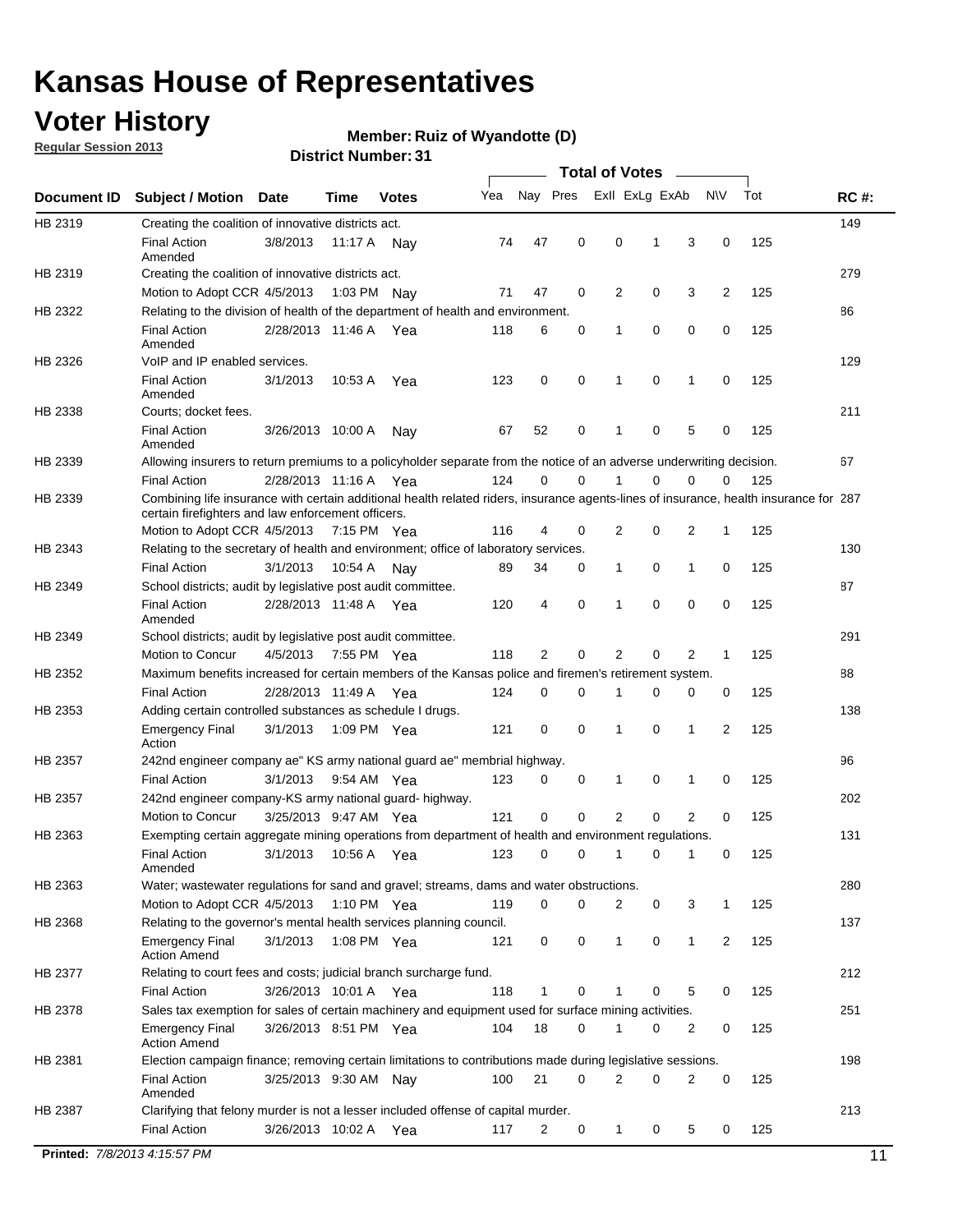### **Voter History**

**Member: Ruiz of Wyandotte (D)** 

**Regular Session 2013**

|                 |                                                                                                                                                                                                                                                  |                        |         | ו ט . וסעווווטדו וטוע |     |              |             |   | <b>Total of Votes</b> | $\overline{\phantom{a}}$ |           |     |             |
|-----------------|--------------------------------------------------------------------------------------------------------------------------------------------------------------------------------------------------------------------------------------------------|------------------------|---------|-----------------------|-----|--------------|-------------|---|-----------------------|--------------------------|-----------|-----|-------------|
| Document ID     | <b>Subject / Motion Date</b>                                                                                                                                                                                                                     |                        | Time    | <b>Votes</b>          | Yea | Nay Pres     |             |   | Exll ExLg ExAb        |                          | <b>NV</b> | Tot | <b>RC#:</b> |
| HB 2389         | Capital murder; notice of intent to seek the death penalty.                                                                                                                                                                                      |                        |         |                       |     |              |             |   |                       |                          |           |     | 214         |
|                 | <b>Final Action</b>                                                                                                                                                                                                                              | 3/26/2013 10:03 A      |         | Yea                   | 118 | 1            | 0           |   | 0<br>1                | 5                        | 0         | 125 |             |
| HB 2391         | School finance; amount of tax levy authorized to finance ancillary school facilities.                                                                                                                                                            |                        |         |                       |     |              |             |   |                       |                          |           |     | 237         |
|                 | <b>Emergency Final</b><br><b>Action Amend</b>                                                                                                                                                                                                    | 3/26/2013 8:30 PM Nay  |         |                       | 64  | 57           | $\Omega$    |   | 0<br>1                | $\overline{2}$           | 1         | 125 |             |
| HB 2391         | Senate Substitute for HB 2391 by Committee on Ways and Means - Creating the joint committee on uniform educational<br>standards oversight.                                                                                                       |                        |         |                       |     |              |             |   |                       |                          |           |     | 321         |
|                 | Sub Motion to Concur 6/1/2013                                                                                                                                                                                                                    |                        | 10:06 P | Nav                   | 55  | 58           | 0           |   | 0<br>0                | 6                        | 6         | 125 |             |
| HB 2396         | Allowing the secretary of administration to identify state owned real property as surplus property and establishing an appeals 253<br>process of such identification; also amending procedures for the disposition of state surplus real estate. |                        |         |                       |     |              |             |   |                       |                          |           |     |             |
|                 | <b>Emergency Final</b><br><b>Action Amend</b>                                                                                                                                                                                                    | 3/26/2013 8:53 PM Yea  |         |                       | 122 | 0            | $\Omega$    |   | $\Omega$              | 2                        | 0         | 125 |             |
| HB 2403         | Issuing \$1,500,000,000 of pension obligation bonds to finance a portion of the unfunded actuarial liability of KPERS.                                                                                                                           |                        |         |                       |     |              |             |   |                       |                          |           |     | 236         |
|                 | <b>Final Action</b><br>Amended                                                                                                                                                                                                                   | 3/26/2013 8:29 PM      |         | Nay                   | 73  | 49           | 0           | 1 | 0                     | $\overline{2}$           | 0         | 125 |             |
| <b>HCR 5014</b> | Urging approval of the Presidential Permit application allowing the construction and operation of the TransCanada Keystone<br>XL Pipeline.                                                                                                       |                        |         |                       |     |              |             |   |                       |                          |           |     | 215         |
|                 | <b>Final Action</b>                                                                                                                                                                                                                              | 3/26/2013 10:05 A      |         | Yea                   | 108 | 11           | 0           |   | 0<br>1                | 5                        | 0         | 125 |             |
| HR 6004         | Rules of House of Representatives, permanent rules of the 2013-2014 biennium.                                                                                                                                                                    |                        |         |                       |     |              |             |   |                       |                          |           |     | 4           |
|                 | <b>Final Action</b><br>Amended                                                                                                                                                                                                                   | 1/28/2013 11:09 A ExAb |         |                       | 82  | 40           | $\Omega$    |   | 0<br>0                | 3                        | 0         | 125 |             |
| SB <sub>1</sub> | Legislative Post Audit; periodic audits of the State treasurer and the pooled money investment board.                                                                                                                                            |                        |         |                       |     |              |             |   |                       |                          |           |     | 216         |
|                 | <b>Final Action</b><br>Amended                                                                                                                                                                                                                   | 3/26/2013 10:06 A      |         | Yea                   | 118 | 1            | $\Omega$    | 1 | 0                     | 5                        | 0         | 125 |             |
| SB 16           | Kansas racketeer influenced and corrupt organization act, criminal street gangs.                                                                                                                                                                 |                        |         |                       |     |              |             |   |                       |                          |           |     | 217         |
|                 | <b>Final Action</b><br>Amended                                                                                                                                                                                                                   | 3/26/2013 10:12 A      |         | Nav                   | 74  | 45           | 0           |   | 0<br>1                | 5                        | 0         | 125 |             |
| <b>SB 20</b>    | Civil procedure; temporary restraining orders and poverty affidavits.                                                                                                                                                                            |                        |         |                       |     |              |             |   |                       |                          |           |     | 190         |
|                 | <b>Final Action</b><br>Amended                                                                                                                                                                                                                   | 3/22/2013 11:15 A      |         | Yea                   | 119 | 0            | 0           |   | $\Omega$<br>2         | 3                        | 1         | 125 |             |
| SB 20           | Civil procedure; temporary restraining orders and poverty affidavits.                                                                                                                                                                            |                        |         |                       |     |              |             |   |                       |                          |           |     | 304         |
|                 | Motion to adopt CCR 5/9/2013                                                                                                                                                                                                                     |                        |         | 2:21 PM Yea           | 119 | $\mathbf{1}$ | 0           |   | 0<br>1                | 4                        | 0         | 125 |             |
| SB 21           | Firearms; criminal possession of a firearm; expungement; personal and family protection act.                                                                                                                                                     |                        |         |                       |     |              |             |   |                       |                          |           |     | 255         |
|                 | <b>Emergency Final</b><br>Action                                                                                                                                                                                                                 | 3/26/2013 8:56 PM Nav  |         |                       | 119 | 3            | $\Omega$    | 1 | 0                     | 2                        | 0         | 125 |             |
| <b>SB 23</b>    | Continuation of statewide tax levy for public schools.                                                                                                                                                                                           |                        |         |                       |     |              |             |   |                       |                          |           |     | 243         |
|                 | <b>Emergency Final</b><br><b>Action Amend</b>                                                                                                                                                                                                    | 3/26/2013 8:38 PM Yea  |         |                       | 122 | 0            | 0           | 1 | 0                     | 2                        | 0         | 125 |             |
| SB 23           | School districts; sttewide tax levy for public schools; school finance amendments.                                                                                                                                                               |                        |         |                       |     |              |             |   |                       |                          |           |     | 296         |
|                 | Motion to Adopt CCR 4/5/2013                                                                                                                                                                                                                     |                        |         | 9:32 PM Yea           | 119 | 1            | 0           |   | 2<br>0                | 2                        | 1         | 125 |             |
| <b>SB 24</b>    | Insurance - Risk-based capital requirements for property, casualty and life insurance companies.                                                                                                                                                 |                        |         |                       |     |              |             |   |                       |                          |           |     | 204         |
|                 | Final Action                                                                                                                                                                                                                                     | 3/26/2013 9:50 AM Yea  |         |                       | 119 | 0            | 0           |   | 0<br>1                | 5                        | 0         | 125 |             |
| <b>SB 25</b>    | Insurance-Risk-based capital requirements for health organizations.                                                                                                                                                                              |                        |         |                       |     |              |             |   |                       |                          |           |     | 205         |
|                 | Final Action                                                                                                                                                                                                                                     | 3/26/2013 9:51 AM Yea  |         |                       | 119 | 0            | 0           |   | 0<br>1                | 5                        | 0         | 125 |             |
| <b>SB 27</b>    | Eligibility of students under the military service scholarship program act.                                                                                                                                                                      |                        |         |                       |     |              |             |   |                       |                          |           |     | 166         |
|                 | <b>Final Action</b><br>Amended                                                                                                                                                                                                                   | 3/19/2013 10:35 A Yea  |         |                       | 123 | 0            | 0           |   | 0                     | 1                        | 0         | 125 |             |
| SB 28           | Authorizing the division of emergency management within the adjutant general's department to accept certain real property.                                                                                                                       |                        |         |                       |     |              |             |   |                       |                          |           |     | 184         |
|                 | <b>Final Action</b>                                                                                                                                                                                                                              | 3/21/2013 11:22 A Yea  |         |                       | 121 | 0            | $\mathbf 0$ |   | $\mathbf{1}$<br>0     | 3                        | 0         | 125 |             |
| SB 37           | Kansas home inspectors professional competence and financial responsibility act.                                                                                                                                                                 |                        |         |                       |     |              |             |   |                       |                          |           |     | 218         |
|                 | <b>Final Action</b>                                                                                                                                                                                                                              | 3/26/2013 10:14 A Yea  |         |                       | 102 | 17           | 0           |   | 1<br>0                | 5                        | 0         | 125 |             |
| SB 51           | Health insurance coverage for bankers association.                                                                                                                                                                                               |                        |         |                       |     |              |             |   |                       |                          |           |     | 189         |
|                 | Final Action                                                                                                                                                                                                                                     | 3/22/2013 11:14 A Yea  |         |                       | 119 | 0            | 0           |   | 2<br>0                | 3                        | 1         | 125 |             |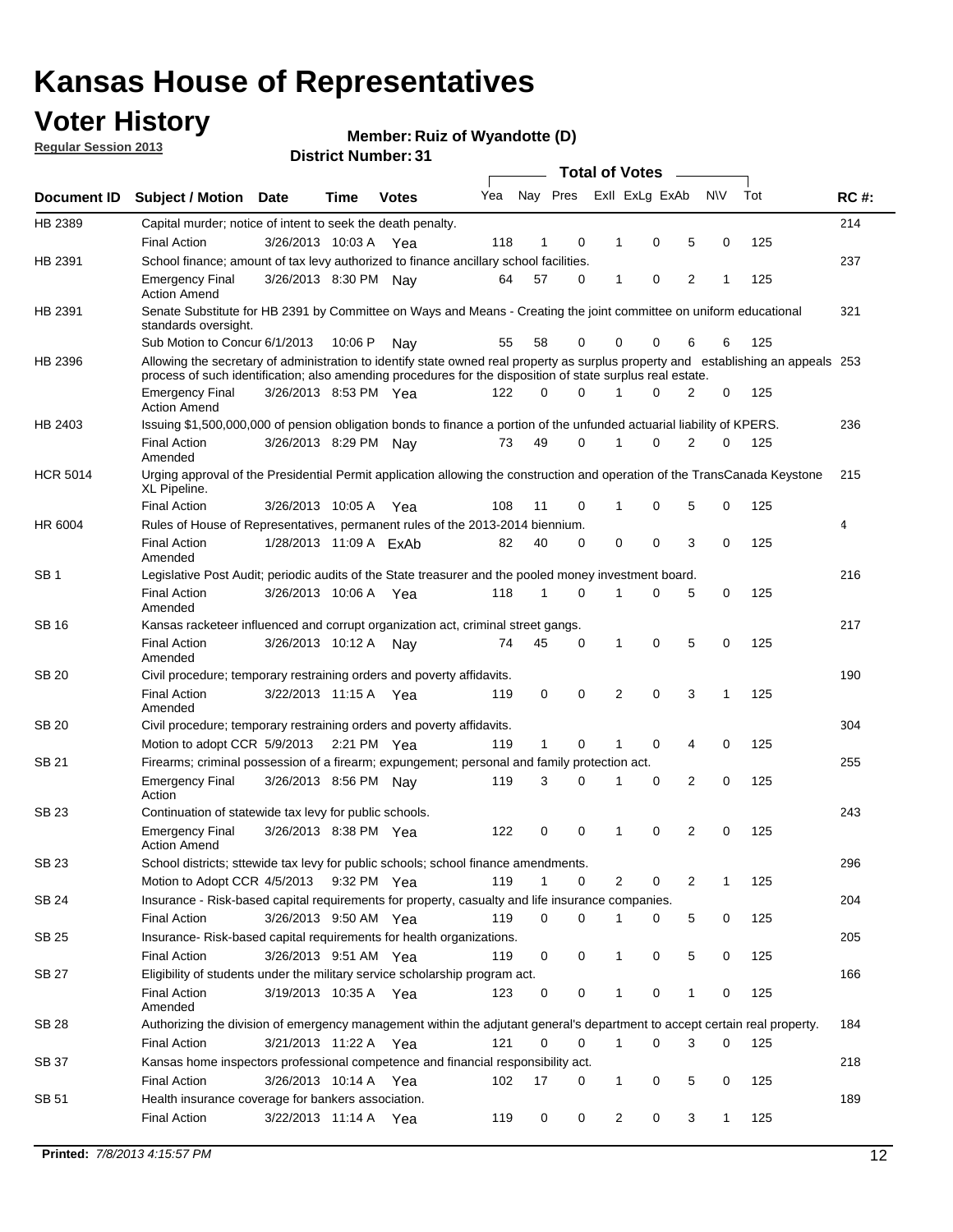### **Voter History**

**Member: Ruiz of Wyandotte (D)** 

**Regular Session 2013**

|              |                                                                                                                                                                                                                                            |                       |             |              |     | <b>Total of Votes</b> |             |                |   |                |             |     |             |  |
|--------------|--------------------------------------------------------------------------------------------------------------------------------------------------------------------------------------------------------------------------------------------|-----------------------|-------------|--------------|-----|-----------------------|-------------|----------------|---|----------------|-------------|-----|-------------|--|
| Document ID  | <b>Subject / Motion Date</b>                                                                                                                                                                                                               |                       | Time        | <b>Votes</b> | Yea | Nay Pres              |             | Exll ExLg ExAb |   |                | <b>NV</b>   | Tot | <b>RC#:</b> |  |
| SB 52        | Mortgage interest rate cap increase.                                                                                                                                                                                                       |                       |             |              |     |                       |             |                |   |                |             |     | 238         |  |
|              | <b>Emergency Final</b><br>Action                                                                                                                                                                                                           | 3/26/2013 8:32 PM Yea |             |              | 120 | 2                     | 0           |                | 0 | 2              | 0           | 125 |             |  |
| SB 56        | Transferring the recognition of county fair associations from the secretary of agriculture to the board of county<br>commissioners.                                                                                                        |                       |             |              |     |                       |             |                |   |                |             |     | 191         |  |
|              | <b>Final Action</b><br>Amended                                                                                                                                                                                                             | 3/22/2013 11:21 A     |             | Yea          | 119 | 0                     | 0           | 2              | 0 | 3              | 1           | 125 |             |  |
| SB 57        | Substitute for SB 57 by Committee on Agriculture - Agriculture; powers and duties of the department of agriculture relating to                                                                                                             |                       |             |              |     |                       |             |                |   |                |             |     | 192         |  |
|              | poultry improvement plan and domesticated deer.<br>Final Action Sub Bill 3/22/2013 11:24 A<br>Amended                                                                                                                                      |                       |             | Nav          | 79  | 40                    | 0           | 2              | 0 | 3              | 1           | 125 |             |  |
| SB 57        | Substitute for SB 57 by Committee on Agriculture - Agriculture; powers and duties of the department of agriculture relating to<br>poultry improvement plan, stockyards and domesticated deer.                                              |                       |             |              |     |                       |             |                |   |                |             |     | 262         |  |
|              | Motion to adopt CCR 4/4/2013 2:18 PM Nay                                                                                                                                                                                                   |                       |             |              | 80  | 42                    | 0           | 1              | 0 | 2              | 0           | 125 |             |  |
| SB 58        | Sentencing for unlawful manufacturing of controlled substances.                                                                                                                                                                            |                       |             |              |     |                       |             |                |   |                |             |     | 219         |  |
|              | <b>Final Action</b>                                                                                                                                                                                                                        | 3/26/2013 10:15 A     |             | Yea          | 119 | 0                     | 0           | 1              | 0 | 5              | 0           | 125 |             |  |
| <b>SB 59</b> | Attorney general; reward for information.                                                                                                                                                                                                  |                       |             |              |     |                       |             |                |   |                |             |     | 193         |  |
|              | <b>Final Action</b>                                                                                                                                                                                                                        | 3/22/2013 11:25 A     |             | Yea          | 119 | 0                     | 0           | 2              | 0 | 3              | 1           | 125 |             |  |
| SB 62        | Making gas pipeline safety terminology consistent with federal regulations.                                                                                                                                                                |                       |             |              |     |                       |             |                |   |                |             |     | 163         |  |
|              | <b>Final Action</b>                                                                                                                                                                                                                        | 3/19/2013 10:32 A     |             | Yea          | 123 | 0                     | 0           | 1              | 0 | 1              | 0           | 125 |             |  |
| SB 63        | Elections; voting crimes, penalties and prosecution.                                                                                                                                                                                       |                       |             |              |     |                       |             |                |   |                |             |     | 246         |  |
|              | <b>Emergency Final</b><br><b>Action Amend</b>                                                                                                                                                                                              | 3/26/2013 8:42 PM Nay |             |              | 69  | 53                    | $\mathbf 0$ | 1              | 0 | $\overline{2}$ | $\mathbf 0$ | 125 |             |  |
| SB 68        | Driver's license examinations; locations.                                                                                                                                                                                                  |                       |             |              |     |                       |             |                |   |                |             |     | 220         |  |
|              | <b>Final Action</b>                                                                                                                                                                                                                        | 3/26/2013 10:16 A     |             | Yea          | 116 | 3                     | 0           | 1              | 0 | 5              | 0           | 125 |             |  |
| SB 69        | Motor vehicles; vehicle registration and license plates.                                                                                                                                                                                   |                       |             |              |     |                       |             |                |   |                |             |     | 167         |  |
|              | <b>Final Action</b>                                                                                                                                                                                                                        | 3/19/2013 10:37 A     |             | Yea          | 117 | 6                     | 0           | 1              | 0 | $\mathbf{1}$   | 0           | 125 |             |  |
| SB 74        | Prison-made goods act; prohibiting prisoner production of manufactured or modular homes.                                                                                                                                                   |                       |             |              |     |                       |             |                |   |                |             |     | 221         |  |
|              | <b>Final Action</b>                                                                                                                                                                                                                        | 3/26/2013 10:19 A     |             | Nay          | 87  | 32                    | 0           | 1              | 0 | 5              | 0           | 125 |             |  |
| SB 75        | Record requirements and civil penalties relating to sales of plastic bulk merchandise containers.                                                                                                                                          |                       |             |              |     |                       |             |                |   |                |             |     | 222         |  |
|              | <b>Final Action</b>                                                                                                                                                                                                                        | 3/26/2013 10:21 A     |             | Yea          | 101 | 18                    | 0           | 1              | 0 | 5              | 0           | 125 |             |  |
| SB 81        | Open records; requests for criminal justice information; restriction of certain officials' information from publicly accessible<br>records.                                                                                                |                       |             |              |     |                       |             |                |   |                |             |     | 194         |  |
|              | <b>Final Action</b><br>Amended                                                                                                                                                                                                             | 3/22/2013 11:27 A     |             | Yea          | 119 | 0                     | 0           | 2              | 0 | 3              | 1           | 125 |             |  |
| <b>SB83</b>  | House Substitute for SB 83 by Committee on Taxation - Income tax deductions and modifications; severance tax; sales tax;<br>delinquent tax liabilities.<br>Final Action Sub Bill 3/21/2013 11:30 A                                         |                       |             |              | 96  | 25                    | 0           | 1              | 0 | 3              | 0           | 125 | 187         |  |
| SB 83        | House Substitute for SB 83 by Committee on Taxation--Income tax deductions and modifications; severance tax; sales tax and 260                                                                                                             |                       |             | Nav          |     |                       |             |                |   |                |             |     |             |  |
|              | compensating use tax, preseumptions relating to nexus; property tax, exemptions, new automobile manufacturinge property;<br>taxation of watercraft; leased commercial and industrial property appeals; correction of clerical errors.      |                       |             |              |     |                       |             |                |   |                |             |     |             |  |
|              | Motion to adopt CCR 4/3/2013                                                                                                                                                                                                               |                       | 10:35 A Nay |              | 104 | 15                    | 0           | $\mathbf{1}$   | 0 | 3              | 2           | 125 |             |  |
| SB 84        | House Substitute for SB 84 by Committee on Taxation - Reduction to state income tax rates based on selected actual state<br>general fund receipts computations; distribution of revenues from sales and compensating use tax; reduction of |                       |             |              |     |                       | $\Omega$    |                | 0 | 3              | $\Omega$    |     | 188         |  |
| SB 84        | Final Action Sub Bill 3/21/2013 11:34 A Nay<br>Amended<br>House Substitute for SB 84 -- Reduction to state income tax rates based on selected actual state general fund receipts                                                           |                       |             |              | 82  | 39                    |             |                |   |                |             | 125 | 317         |  |
|              | computations; reduction of itemized deductions.<br>Motion to adopt CCR 5/28/2013 2:32 PM Nav                                                                                                                                               |                       |             |              | 42  | 71                    | 0           |                | 0 | 9              | 2           | 125 |             |  |
| SB 84        | House Substitute for SB 84 -- Reduction to state income tax rates based on selected actual state general fund receipts                                                                                                                     |                       |             |              |     |                       |             |                |   |                |             |     | 319         |  |
|              | computations; reduction of itemized deductions.<br>Motion to adopt CCR 5/30/2013 9:14 PM Nay                                                                                                                                               |                       |             |              | 18  | 94                    | 0           |                | 0 | 9              | 3           | 125 |             |  |
| SB 85        | Motor vehicle insurance; providing proof of insurance by cellular phone or portable electronic device.                                                                                                                                     |                       |             |              |     |                       |             |                |   |                |             |     | 175         |  |
|              | <b>Final Action</b>                                                                                                                                                                                                                        | 3/20/2013 10:25 A Yea |             |              | 123 | 0                     | $\Omega$    |                | 0 | 1              | 0           | 125 |             |  |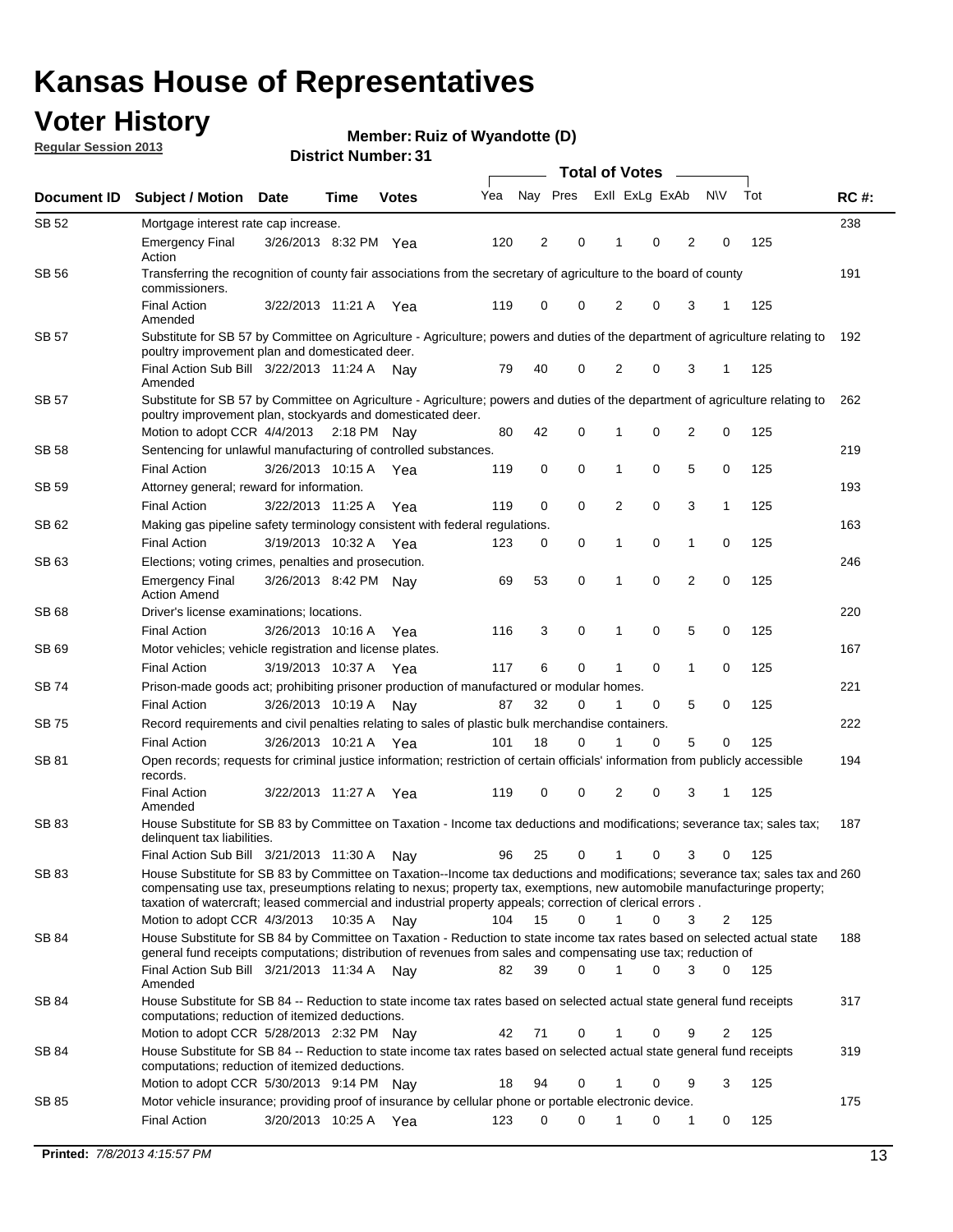### **Voter History**

**Member: Ruiz of Wyandotte (D)** 

**Regular Session 2013**

|                    |                                                                                                       | ו ט <sub>י</sub> וסטוווטנו ועוווטכו | <b>Total of Votes</b> |              |     |              |              |  |                |                |                |              |     |             |
|--------------------|-------------------------------------------------------------------------------------------------------|-------------------------------------|-----------------------|--------------|-----|--------------|--------------|--|----------------|----------------|----------------|--------------|-----|-------------|
| <b>Document ID</b> | <b>Subject / Motion</b>                                                                               | Date                                | Time                  | <b>Votes</b> | Yea |              | Nay Pres     |  |                | Exll ExLg ExAb |                | <b>NV</b>    | Tot | <b>RC#:</b> |
| <b>SB 88</b>       | Increasing the children's advocacy center assessment fee.                                             |                                     |                       |              |     |              |              |  |                |                |                |              |     | 223         |
|                    | <b>Final Action</b><br>Amended                                                                        | 3/26/2013 10:22 A Yea               |                       |              | 118 | 1            | 0            |  | 1              | 0              | 5              | 0            | 125 |             |
| SB 96              | Motor vehicles; counties with multiple registration facilities; additional registration fee.          |                                     |                       |              |     |              |              |  |                |                |                |              |     | 224         |
|                    | <b>Final Action</b><br>Amended                                                                        | 3/26/2013 10:24 A                   |                       | Yea          | 106 | 12           | $\Omega$     |  | 1              | 0              | 5              | $\mathbf{1}$ | 125 |             |
| SB 96              | Additional motor vehicle registration fees.                                                           |                                     |                       |              |     |              |              |  |                |                |                |              |     | 263         |
|                    | Motion to adopt CCR 4/4/2013 2:21 PM Yea                                                              |                                     |                       |              | 114 | 8            | 0            |  | 1              | 0              | 2              | 0            | 125 |             |
| SB 102             | Requiring the state treasurer to provide a list of daily deposits to the secretary of administration. |                                     |                       |              |     |              |              |  |                |                |                |              |     | 195         |
|                    | <b>Final Action</b><br>Amended                                                                        | 3/22/2013 11:28 A Yea               |                       |              | 119 | 0            | 0            |  | 2              | 0              | 3              | 1            | 125 |             |
| SB 102             | Enacting the second amendment protection act.                                                         |                                     |                       |              |     |              |              |  |                |                |                |              |     | 295         |
|                    | Motion to Adopt CCR 4/5/2013 9:20 PM Nav                                                              |                                     |                       |              | 96  | 24           | 0            |  | $\overline{2}$ | 0              | 2              | $\mathbf{1}$ | 125 |             |
| <b>SB 111</b>      | Establishing Native American legislative day at the capitol; awarding of high school diplomas.        |                                     |                       |              |     |              |              |  |                |                |                |              |     | 245         |
|                    | <b>Emergency Final</b><br><b>Action Amend</b>                                                         | 3/26/2013 8:41 PM Yea               |                       |              | 122 | 0            | 0            |  | 1              | 0              | 2              | 0            | 125 |             |
| SB 113             | Credit unions; changes in certain loan limitations.                                                   |                                     |                       |              |     |              |              |  |                |                |                |              |     | 234         |
|                    | <b>Emergency Final</b><br>Action                                                                      | 3/26/2013 8:25 PM Yea               |                       |              | 122 | 0            | 0            |  | 1              | $\mathbf 0$    | $\overline{2}$ | $\mathbf 0$  | 125 |             |
| SB 118             | Relating to law enforcement reporting and investigation of missing persons.                           |                                     |                       |              |     |              |              |  |                |                |                |              |     | 225         |
|                    | <b>Final Action</b>                                                                                   | 3/26/2013 10:25 A                   |                       | Yea          | 119 | 0            | 0            |  | 1              | 0              | 5              | 0            | 125 |             |
| SB 120             | Enacting the Kansas farmers' market promotion act.                                                    |                                     |                       |              |     |              |              |  |                |                |                | 196          |     |             |
|                    | <b>Final Action</b><br>Amended                                                                        | 3/22/2013 11:31 A                   |                       | Nav          | 68  | 51           | 0            |  | $\overline{2}$ | 0              | 3              | 1            | 125 |             |
| SB 122             | Kansas administrative procedure act; service of order or notice.                                      |                                     |                       |              |     |              |              |  |                |                |                |              |     | 226         |
|                    | <b>Final Action</b><br>Amended                                                                        | 3/26/2013 10:26 A Yea               |                       |              | 119 | $\mathbf 0$  | 0            |  | 1              | 0              | 5              | 0            | 125 |             |
| <b>SB 122</b>      | Elections; unauthorized voting disclosures.                                                           |                                     |                       |              |     |              |              |  |                |                |                |              |     | 286         |
|                    | Motion to Adopt CCR 4/5/2013                                                                          |                                     | 6:23 PM               | Nav          | 89  | 31           | 0            |  | 2              | 0              | $\overline{2}$ | 1            | 125 |             |
| SB 124             | Amending the Kansas restraint of trade act.                                                           |                                     |                       |              |     |              |              |  |                |                |                |              |     | 227         |
|                    | <b>Final Action</b><br>Amended                                                                        | 3/26/2013 10:27 A                   |                       | Yea          | 116 | 2            | 1            |  | 1              | $\mathbf 0$    | 5              | $\mathbf 0$  | 125 |             |
| SB 124             | Amending the Kansas restraint of trade act.                                                           |                                     |                       |              |     |              |              |  |                |                |                |              |     | 273         |
|                    | Motion to Adopt CCR 4/5/2013                                                                          |                                     | 11:06 A               | Nav          | 97  | 23           | 0            |  | 2              | 0              | 2              | $\mathbf{1}$ | 125 |             |
| SB 128             | Career technical education incentive program amendments.                                              |                                     |                       |              |     |              |              |  |                |                |                |              |     | 168         |
|                    | <b>Final Action</b><br>Amended                                                                        | 3/19/2013 10:39 A                   |                       | Yea          | 123 | 0            | 0            |  | 1              | 0              | 1              | 0            | 125 |             |
| SB 129             | Bank commissioner; certain fees and hearing costs.                                                    |                                     |                       |              |     |              |              |  |                |                |                |              |     | 254         |
|                    | <b>Emergency Final</b><br><b>Action Amend</b>                                                         | 3/26/2013 8:55 PM Yea               |                       |              | 110 | 12           | 0            |  | 1              | 0              | 2              | 0            | 125 |             |
| SB 129             | Mortgage interest rate cap increase.                                                                  |                                     |                       |              |     |              |              |  |                |                |                |              |     | 272         |
|                    | Motion to Adopt CCR 4/5/2013                                                                          |                                     | 10:42 A Yea           |              | 121 | 0            | 0            |  | $\overline{2}$ | 0              | 2              | 0            | 125 |             |
| SB 135             | Transferring boiler inspection duties from the department of labor to the state fire marshal.         |                                     |                       |              |     |              |              |  |                |                |                |              |     | 228         |
|                    | <b>Final Action</b>                                                                                   | 3/26/2013 10:28 A Yea               |                       |              | 114 | 5            | 0            |  | $\mathbf{1}$   | 0              | 5              | 0            | 125 |             |
| SB 136             | Providing veterans designation on driver's licenses and nondriver identification cards.               |                                     |                       |              |     |              |              |  |                |                |                |              |     | 244         |
|                    | <b>Emergency Final</b><br><b>Action Amend</b>                                                         | 3/26/2013 8:39 PM Yea               |                       |              | 119 | 3            | 0            |  | $\mathbf{1}$   | 0              | 2              | 0            | 125 |             |
| SB 139             | Kansas money transmitter act.                                                                         |                                     |                       |              |     |              |              |  |                |                |                |              |     | 229         |
|                    | <b>Final Action</b>                                                                                   | 3/26/2013 10:30 A Yea               |                       |              | 117 | $\mathbf{1}$ | $\mathbf{1}$ |  | $\mathbf{1}$   | $\mathbf 0$    | 5              | 0            | 125 |             |
| SB 142             | Abortion; concerning civil actions related to abortion.                                               |                                     |                       |              |     |              |              |  |                |                |                |              |     | 241         |
|                    | <b>Emergency Final</b><br>Action                                                                      | 3/26/2013 8:36 PM Nay               |                       |              | 89  | 33           | 0            |  | $\mathbf{1}$   | 0              | 2              | 0            | 125 |             |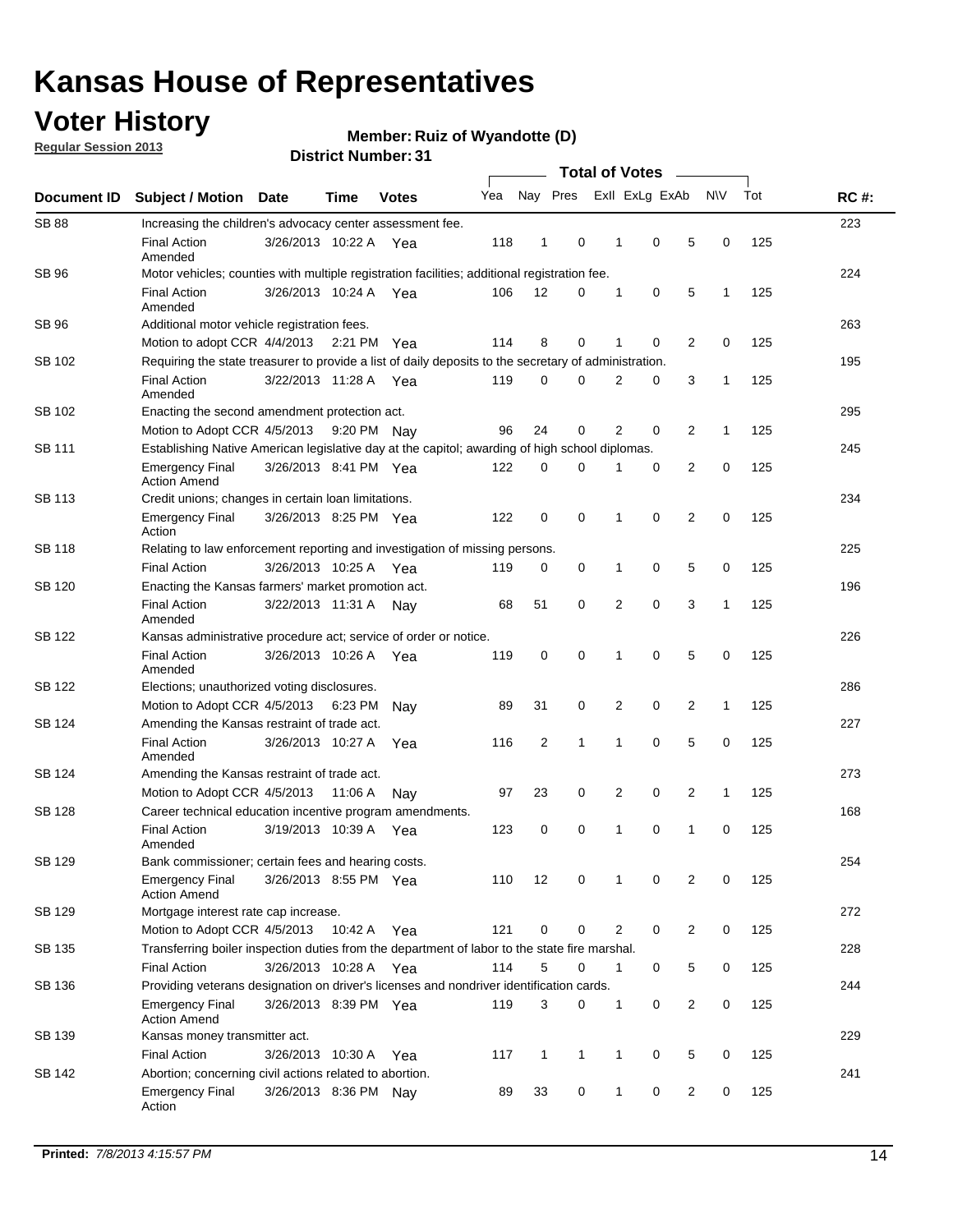### **Voter History**

**Member: Ruiz of Wyandotte (D)** 

**Regular Session 2013**

| Document ID     |                                                                                                                                                                                                       |                                                                                                                                                                         |                                                                                 |              |     |          |             | <b>Total of Votes</b> |                |                |           |     |             |  |
|-----------------|-------------------------------------------------------------------------------------------------------------------------------------------------------------------------------------------------------|-------------------------------------------------------------------------------------------------------------------------------------------------------------------------|---------------------------------------------------------------------------------|--------------|-----|----------|-------------|-----------------------|----------------|----------------|-----------|-----|-------------|--|
|                 | <b>Subject / Motion</b>                                                                                                                                                                               | <b>Date</b>                                                                                                                                                             | Time                                                                            | <b>Votes</b> | Yea | Nay Pres |             |                       | Exll ExLg ExAb |                | <b>NV</b> | Tot | <b>RC#:</b> |  |
| SB 149          |                                                                                                                                                                                                       | 239<br>Drug screening for recipients of cash assistance and unemployment benefits.                                                                                      |                                                                                 |              |     |          |             |                       |                |                |           |     |             |  |
|                 | <b>Emergency Final</b><br><b>Action Amend</b>                                                                                                                                                         | 3/26/2013 8:33 PM Nav                                                                                                                                                   |                                                                                 |              | 106 | 16       | 0           | 1                     | 0              | 2              | 0         | 125 |             |  |
| SB 164          | Relating to the director of vehicles regulating providers of motor vehicle functions.                                                                                                                 |                                                                                                                                                                         |                                                                                 |              |     |          |             |                       |                |                |           |     | 247         |  |
|                 | <b>Emergency Final</b><br><b>Action Amend</b>                                                                                                                                                         | 3/26/2013 8:43 PM Yea                                                                                                                                                   |                                                                                 |              | 117 | 5        | 0           | 1                     | 0              | 2              | 0         | 125 |             |  |
| SB 164          | Relating to the director of vehicles regulating providers of motor vehicle functions.                                                                                                                 |                                                                                                                                                                         |                                                                                 |              |     |          |             |                       |                |                |           |     | 268         |  |
|                 | Motion to adopt CCR 4/4/2013 5:32 PM Yea                                                                                                                                                              |                                                                                                                                                                         |                                                                                 |              | 111 | 9        | 0           | 1                     | 0              | 2              | 2         | 125 |             |  |
| SB 166          | Insurers supervision, rehabilitation and liquidation act; derivatives.                                                                                                                                |                                                                                                                                                                         |                                                                                 |              |     |          |             |                       |                |                |           |     | 206         |  |
|                 | <b>Final Action</b>                                                                                                                                                                                   | 3/26/2013 9:52 AM Yea                                                                                                                                                   |                                                                                 |              | 119 | 0        | $\mathbf 0$ | 1                     | 0              | 5              | 0         | 125 |             |  |
| SB 168          | Limiting nuisance actions against certain agricultural activities.                                                                                                                                    |                                                                                                                                                                         |                                                                                 |              |     |          |             |                       |                |                |           |     | 169         |  |
|                 | Final Action<br>Amended                                                                                                                                                                               | 3/19/2013 10:40 A Yea                                                                                                                                                   |                                                                                 |              | 111 | 12       | 0           | 1                     | 0              | 1              | 0         | 125 |             |  |
| SB 168          | Limiting nuisance actions against certain agricultural activities.                                                                                                                                    |                                                                                                                                                                         |                                                                                 |              |     |          |             |                       |                |                |           |     | 264         |  |
|                 | Motion to adopt CCR 4/4/2013                                                                                                                                                                          |                                                                                                                                                                         | $2:30 \text{ PM}$ Yea                                                           |              | 110 | 12       | 0           | 1                     | 0              | 2              | 0         | 125 |             |  |
| SB 171          | School districts; amendments to Kansas uniform financial accounting and reporting act.                                                                                                                |                                                                                                                                                                         |                                                                                 |              |     |          |             |                       |                |                |           |     | 248         |  |
|                 | <b>Emergency Final</b><br><b>Action Amend</b>                                                                                                                                                         | 3/26/2013 8:44 PM Yea                                                                                                                                                   |                                                                                 |              | 122 | 0        | 0           | 1                     | 0              | $\overline{2}$ | 0         | 125 |             |  |
| SB 171          | School districts; amendments to Kansas uniform financial accounting and reporting act.                                                                                                                |                                                                                                                                                                         |                                                                                 |              |     |          |             |                       |                |                |           |     | 285         |  |
|                 |                                                                                                                                                                                                       |                                                                                                                                                                         | 57<br>2<br>0<br>2<br>125<br>Motion to Adopt CCR 4/5/2013 6:19 PM Nay<br>63<br>0 |              |     |          |             |                       |                |                |           |     |             |  |
| SB 171          | Appropriations for FY 2013, FY 2014, FY 2015, FY 2016, FY 2017 and FY 2018 for various state agencies; capital<br>improvement projects; claims against the state.                                     |                                                                                                                                                                         |                                                                                 |              |     |          |             |                       |                |                |           |     | 320         |  |
|                 | Motion to adopt CCR 6/1/2013 4:30 PM Nay                                                                                                                                                              |                                                                                                                                                                         |                                                                                 |              | 63  | 51       | 0           | 0                     | 0              | 8              | 3         | 125 |             |  |
| SB 187          |                                                                                                                                                                                                       | Establishing the workers compensation and employment security boards nominating committee; administrative law judge<br>appointment; workers compensation appeals board. |                                                                                 |              |     |          |             |                       |                |                |           |     |             |  |
|                 | <b>Emergency Final</b><br><b>Action Amend</b>                                                                                                                                                         | 3/26/2013 8:37 PM Nav                                                                                                                                                   |                                                                                 |              | 88  | 34       | 0           | 1                     | 0              | 2              | 0         | 125 |             |  |
| SB 187          | Amending workers compensation law provisions; establishing the workers compensation and employment security boards<br>nominating committee; notice requirements; workplace health and safety program. |                                                                                                                                                                         |                                                                                 |              |     |          |             |                       |                |                |           |     | 274         |  |
|                 | Motion to Adopt CCR 4/5/2013 11:26 A Nay                                                                                                                                                              |                                                                                                                                                                         |                                                                                 |              | 89  | 31       | 0           | 2                     | 0              | 3              | 0         | 125 |             |  |
| SB 199          | University of Kansas medical center; midwest center for stem cell therapy.                                                                                                                            |                                                                                                                                                                         |                                                                                 |              |     |          |             |                       |                |                |           |     | 235         |  |
|                 | <b>Emergency Final</b><br><b>Action Amend</b>                                                                                                                                                         | 3/26/2013 8:26 PM Nay                                                                                                                                                   |                                                                                 |              | 90  | 32       | 0           | 1                     | 0              | 2              | 0         | 125 |             |  |
| SB 199          | Health care; stem cell therapy and unused medications.                                                                                                                                                |                                                                                                                                                                         |                                                                                 |              |     |          |             |                       |                |                |           |     | 290         |  |
|                 | Motion to Adopt CCR 4/5/2013                                                                                                                                                                          |                                                                                                                                                                         | 7:52 PM Nay                                                                     |              | 90  | 30       | 0           | 2                     | 0              | $\overline{2}$ |           | 125 |             |  |
| SB 216          | Allowing a public building commission to acquire land for a municipal university similar to what such commission is currently<br>allowed to do for any state university.                              |                                                                                                                                                                         |                                                                                 |              |     |          |             |                       |                |                |           |     | 185         |  |
|                 | <b>Final Action</b>                                                                                                                                                                                   | 3/21/2013 11:23 A                                                                                                                                                       |                                                                                 | - Yea        | 121 | 0        | 0           | 1                     | 0              | 3              | 0         | 125 |             |  |
| SB 246          | Reconciling amendments to certain statutes.                                                                                                                                                           |                                                                                                                                                                         |                                                                                 |              |     |          |             |                       |                |                |           |     | 315         |  |
|                 | <b>Emergency Final</b><br>Action                                                                                                                                                                      | 5/23/2013 2:14 PM Yea                                                                                                                                                   |                                                                                 |              | 111 | 0        | 0           | 1                     | 0              | 8              | 5         | 125 |             |  |
| <b>SCR 1604</b> | Joint rules for the Senate and House of Representatives, 2013-2014.                                                                                                                                   |                                                                                                                                                                         |                                                                                 |              |     |          |             |                       |                |                |           |     | 5           |  |
|                 | <b>Final Action</b><br>Amended                                                                                                                                                                        | 1/28/2013 11:12 A ExAb                                                                                                                                                  |                                                                                 |              | 81  | 41       | 0           | 0                     | 0              | 3              | 0         | 125 |             |  |
| <b>SCR 1606</b> | Honoring pregnancy maintenance resource centers.                                                                                                                                                      |                                                                                                                                                                         |                                                                                 |              |     |          |             |                       |                |                |           |     | 240         |  |
|                 | Emergency Final<br>Action                                                                                                                                                                             | 3/26/2013 8:34 PM Yea                                                                                                                                                   |                                                                                 |              | 122 | 0        | 0           | 1                     | 0              | 2              | 0         | 125 |             |  |